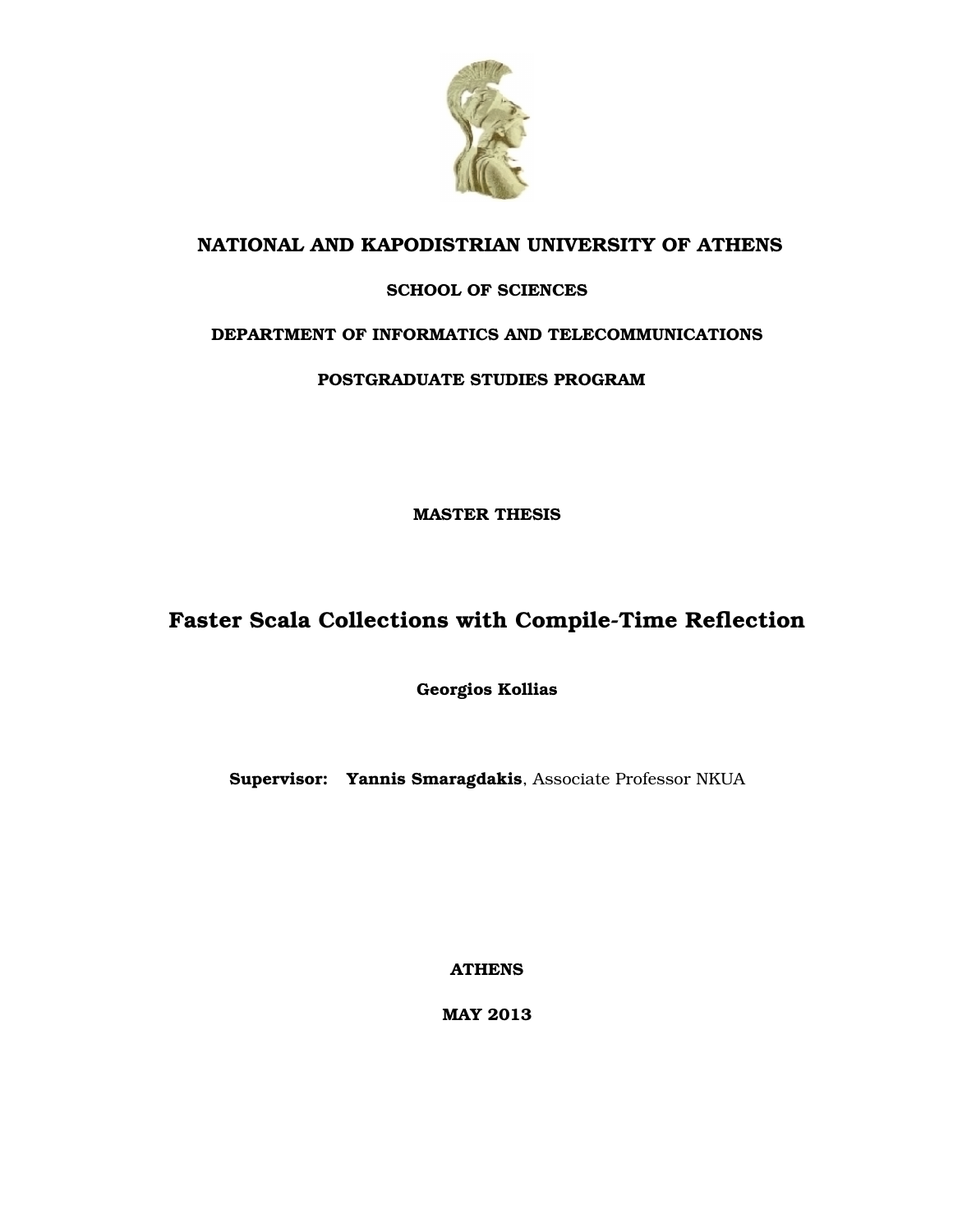

### **ΕΘΝΙΚΟ ΚΑΙ ΚΑΠΟ∆ΙΣΤΡΙΑΚΟ ΠΑΝΕΠΙΣΤΗΜΙΟ ΑΘΗΝΩΝ**

#### **ΣΧΟΛΗ ΘΕΤΙΚΩΝ ΕΠΙΣΤΗΜΩΝ**

#### **ΤΜΗΜΑ ΠΛΗΡΟΦΟΡΙΚΗΣ ΚΑΙ ΤΗΛΕΠΙΚΟΙΝΩΝΙΩΝ**

#### **ΠΡΟΓΡΑΜΜΑ ΜΕΤΑΠΤΥΧΙΑΚΩΝ ΣΠΟΥ∆ΩΝ**

**∆ΙΠΛΩΜΑΤΙΚΗ ΕΡΓΑΣΙΑ**

### **Γρήγορες ∆οµές ∆εδοµένων στη Γλώσσα Scala µε Στατική Ανάκλαση**

**Γεώργιος Κόλλιας**

**Επιβλέπων : Γιάννης Σµαραγδάκης**, Αναπληρωτής Καθηγητής ΕΚΠΑ

**ΑΘΗΝΑ**

**ΜΑΙΟΣ 2013**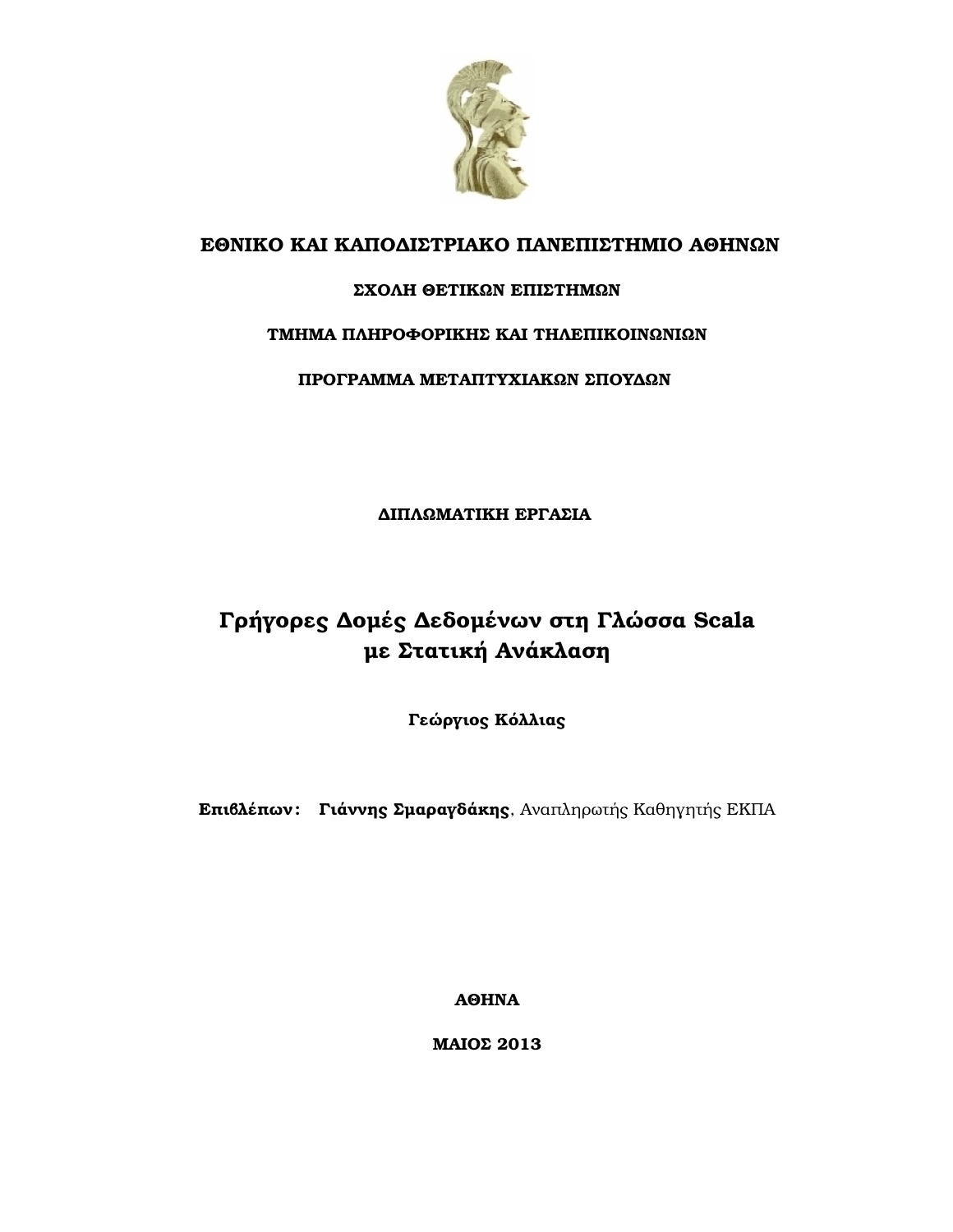#### **MASTER THESIS**

#### **Faster Scala Collections with Compile-Time Reflection**

**Georgios Kollias RN: Μ1049**

**SUPERVISOR:**

**Yannis Smaragdakis**, Associate Professor NKUA

**THESIS COMMITTEE:**

**Yannis Smaragdakis**, Associate Professor NKUA **Panos Rondogiannis**, Associate Professor NKUA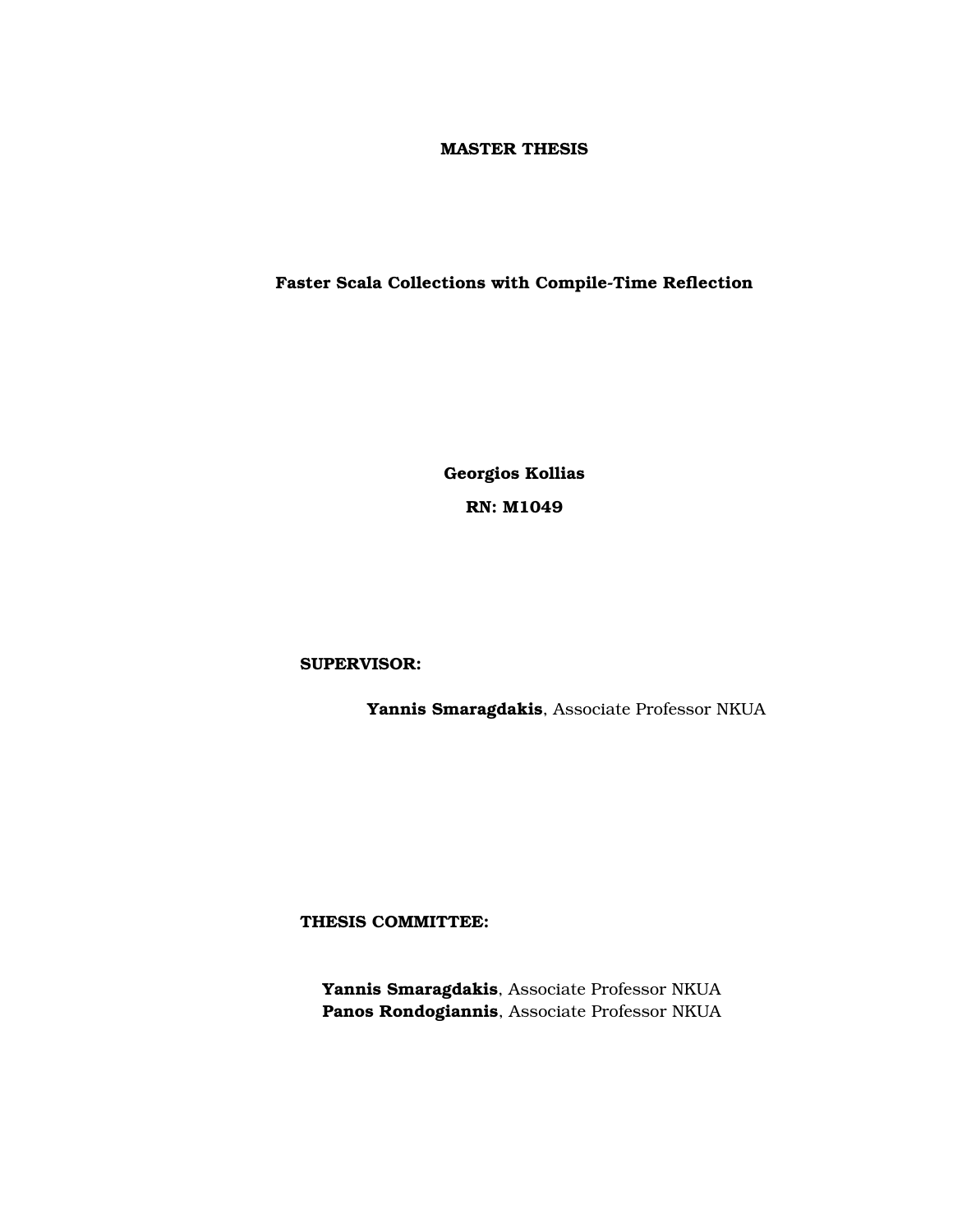#### **∆ΙΠΛΩΜΑΤΙΚΗ ΕΡΓΑΣΙΑ**

#### **Γρήγορες ∆οµές ∆εδοµένων στη Γλώσσα Scala µε Στατική Ανάκλαση**

**Γεώργιος Κόλλιας ΑΜ: Μ1049**

**ΕΠΙΒΛΕΠΩΝ :**

**Γιάννης Σµαραγδάκης**, Αναπληρωτής Καθηγητής ΕΚΠΑ

**ΕΞΕΤΑΣΤΙΚΗ ΕΠΙΤΡΟΠΗ:**

**Γιάννης Σµαραγδάκης**, Αναπληρωτής Καθηγητής ΕΚΠΑ **Παναγιώτης Ροντογιάννης**, Αναπληρωτής Καθηγητής ΕΚΠΑ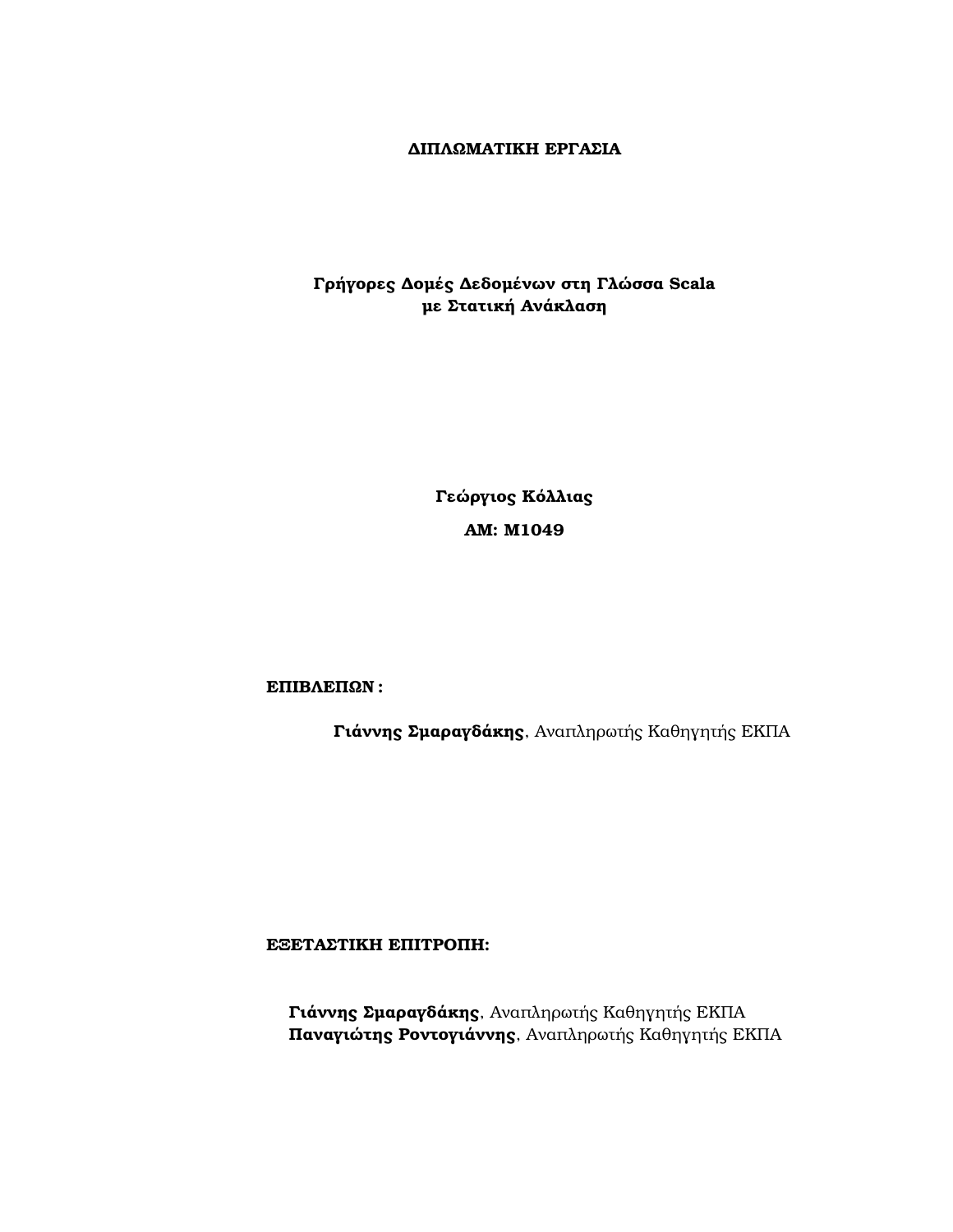# **Περίληψη**

Περιγράφουµε την υλοποίηση συγκεκριµένων µεθόδων (map και foreach) των δοµών δεδοµένων στη ϐιβλιοθήκη της γλώσσας Scala, µε χρήση λειτουργιών στατικής ανάκλασης. Ο σκοπός είναι η δηµιουργία γρηγορότερων δοµών µέσω ενσωµάτωσης και ϐελτιστοποίησης της λειτουργίας στο σηµείο κλήσης. Η λειτουργικότητα αυτή περιλαµβάνεται στη ϐιβλιοθήκη της γλώσσας, έτσι ώστε ταχύτερες λειτουργίες µπορούν να χρησιµοποιηθούν σε όλους τους τύπους δοµών της γλώσσας (π.χ. λίστες, πίνακες, κτλ.) χωρίς ανάγκη ορισµού νέων τύπων. Ο µηχανισµός µας έχει υλοποιηθεί κατέυθείαν στη ϐασική ϐιβλιοθήκη και το µεταγλωττιστή της γλώσσας. Τα αποτελέσµατα είναι ενθαρρυντικά, µε πειράµατα να εµφανίζουν ταχύτητα ϐελτιωµένη κατά 40%.

**ΘΕΜΑΤΙΚΗ ΠΕΡΙΟΧΗ:** Στατικός Μεταπρογραµµατισµός

**ΛΕΞΕΙΣ ΚΛΕΙ∆ΙΑ :** Scala, Μεταπρογραµµατισµός, Μεταγλωττιστές, ∆οµές ∆εδοµένων, Μακροεντολές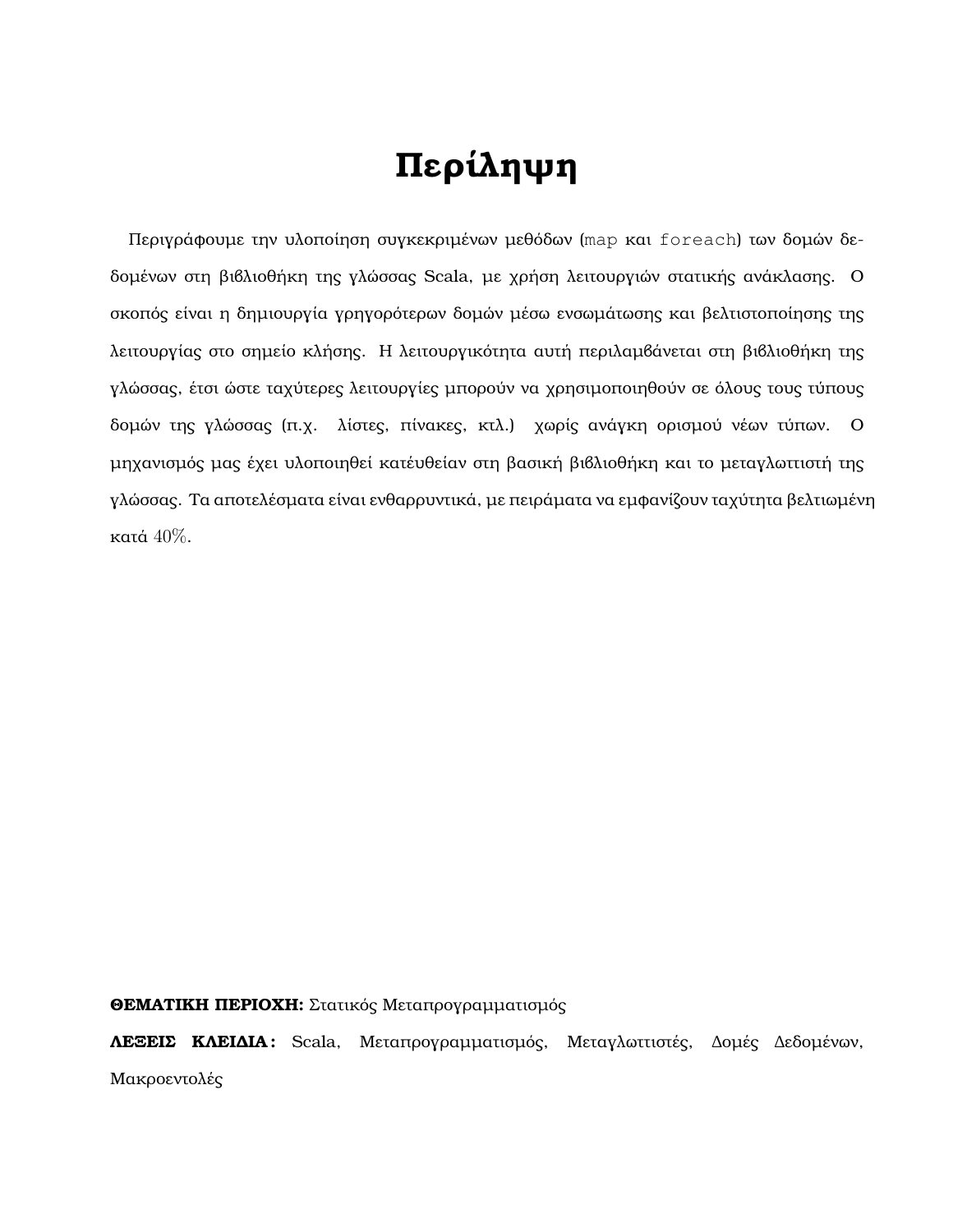## **Abstract**

We describe the implementation of specific Scala collections operations (currently the map and foreach methods) using the Scala 2.10 compile-time reflection facilities. The primary motivation for this work is to create faster collections by inlining operations at the call site. The functionality is available at the standard Scala library level, so that our optimized operations can be used on all plain Scala collection types (e.g., List, Array, etc.) without the need of creating new specialized types. Our mechanism is implemented directly inside the Scala standard library and by modifying the default compiler. The results are encouraging since benchmarks show a  $40\%$  speedup.

**SUBJECT AREA:** Compile-Time Metaprogramming

**KEYWORDS:** Scala, Metaprogramming, Compilers, Collections, Macros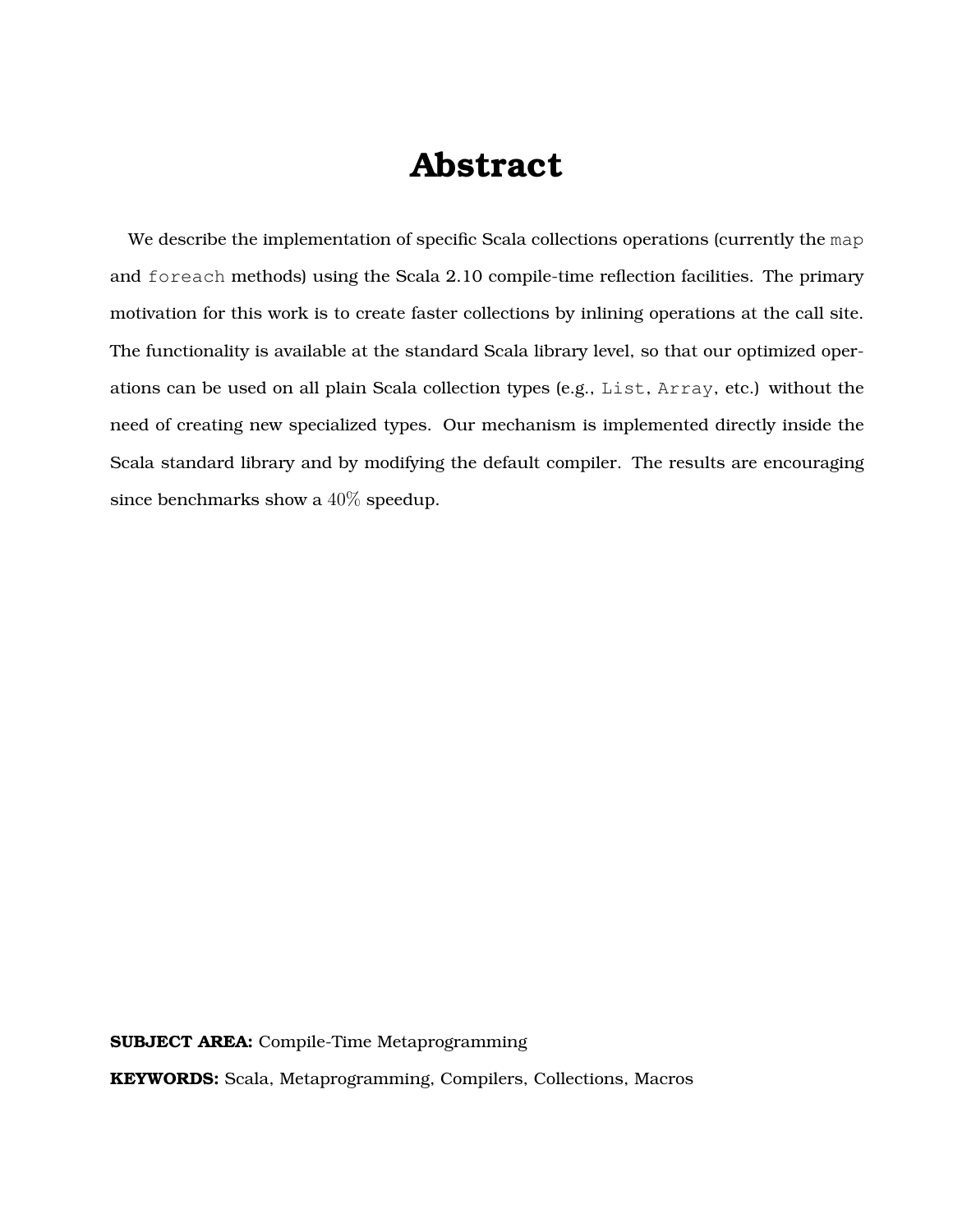## **Acknowledgements**

I am grateful to my supervisor, Prof. Yannis Smaragdakis for giving me the chance to work on what i found interesting. His valuable insights and vast knowledge on the field of programming languages were crucial throughout the research for and writing of this thesis.

Of course, i would like to express my gratitude to EPFL PhD student Vlad Ureche whose expertise, guidance, and patience were decisive for this work. He has devoted a lot of hours to answer all of my questions, timely and consistently. I've learned a lot from him.

I would also like to thank all members of the PLAST group for their help, interest, and advice. Lastly, I am deeply indebted to my parents for their support.

Athens, May 29, 2013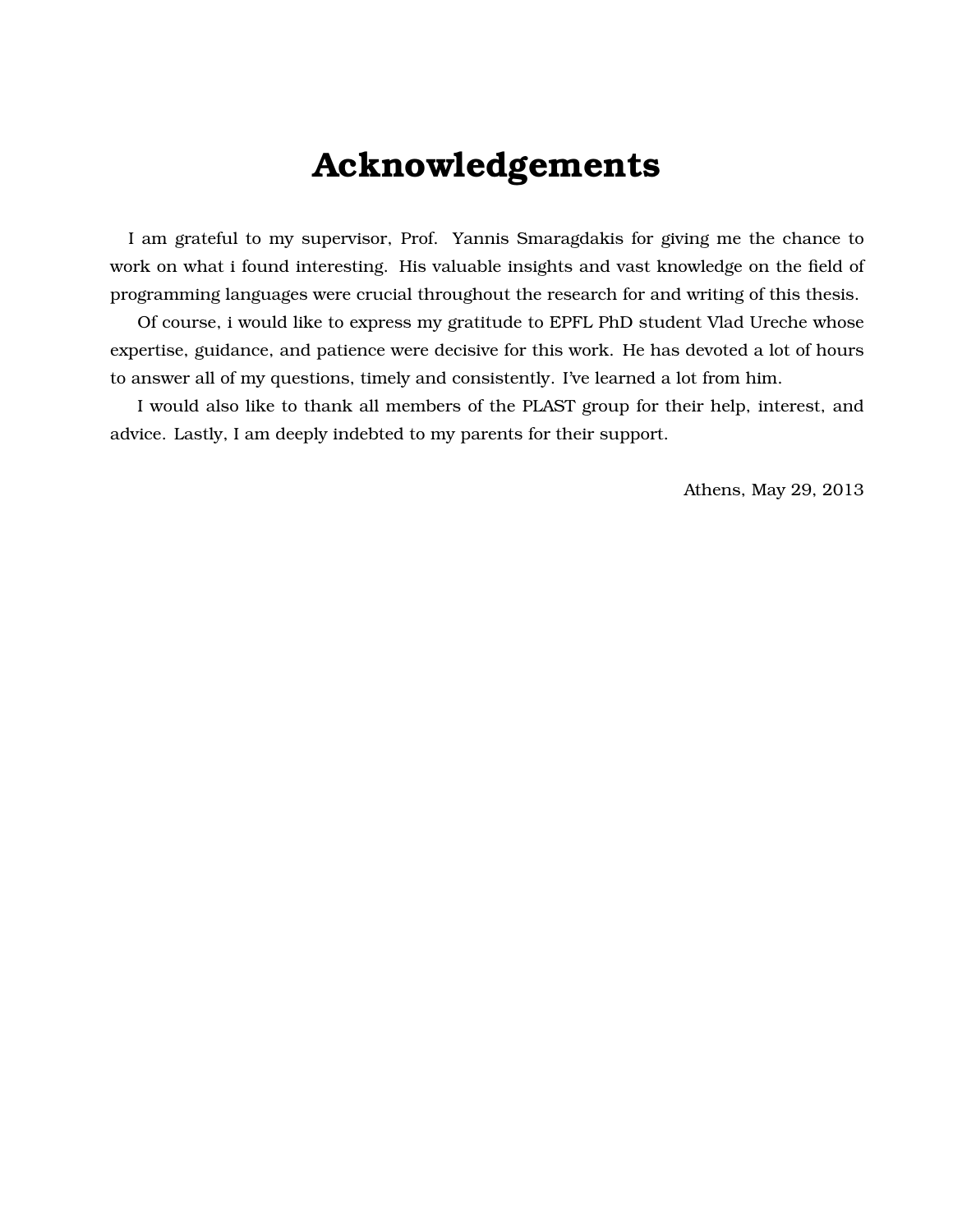### **Contents**

| 1        |                   | Introduction        |                                                                 | 12 |
|----------|-------------------|---------------------|-----------------------------------------------------------------|----|
| $\bf{2}$ |                   | Background          |                                                                 | 15 |
|          | 2.1               |                     |                                                                 | 15 |
|          | 2.2               |                     |                                                                 | 17 |
| 3        |                   |                     | Our Approach: ft-declosurify                                    | 20 |
|          | 3.1               |                     |                                                                 | 20 |
|          | 3.2               |                     |                                                                 | 23 |
|          |                   | 3.2.1               | macroMap/macroForeach definitions                               | 23 |
|          |                   | 3.2.2               | Linking macroMap/macroForeach definitions with implementations. | 24 |
|          |                   | 3.2.3               |                                                                 | 26 |
|          |                   | 3.2.4               |                                                                 | 27 |
|          |                   | 3.2.5               | Transformation Choice and Idiosyncrasies                        | 28 |
|          |                   | 3.2.6               | Array, scala.collection.mutable.ArraysOps and                   |    |
|          |                   |                     | scala.collection.mutable.IndexedSeqTransformation               | 29 |
|          |                   | 3.2.7               | scala.collection.LinearSeqTransformation                        | 31 |
|          |                   | 3.2.8               | scala.collection.TraversableTransformation                      | 32 |
| 4        |                   |                     | <b>Experimental Results</b>                                     | 35 |
|          | 4.1               |                     |                                                                 | 35 |
|          | 4.2               |                     |                                                                 | 35 |
| 5.       |                   | <b>Related Work</b> |                                                                 | 39 |
| 6        |                   | Conclusions         |                                                                 | 40 |
|          |                   |                     | <b>Acronyms and Abbreviations</b>                               | 41 |
|          | <b>References</b> |                     |                                                                 | 42 |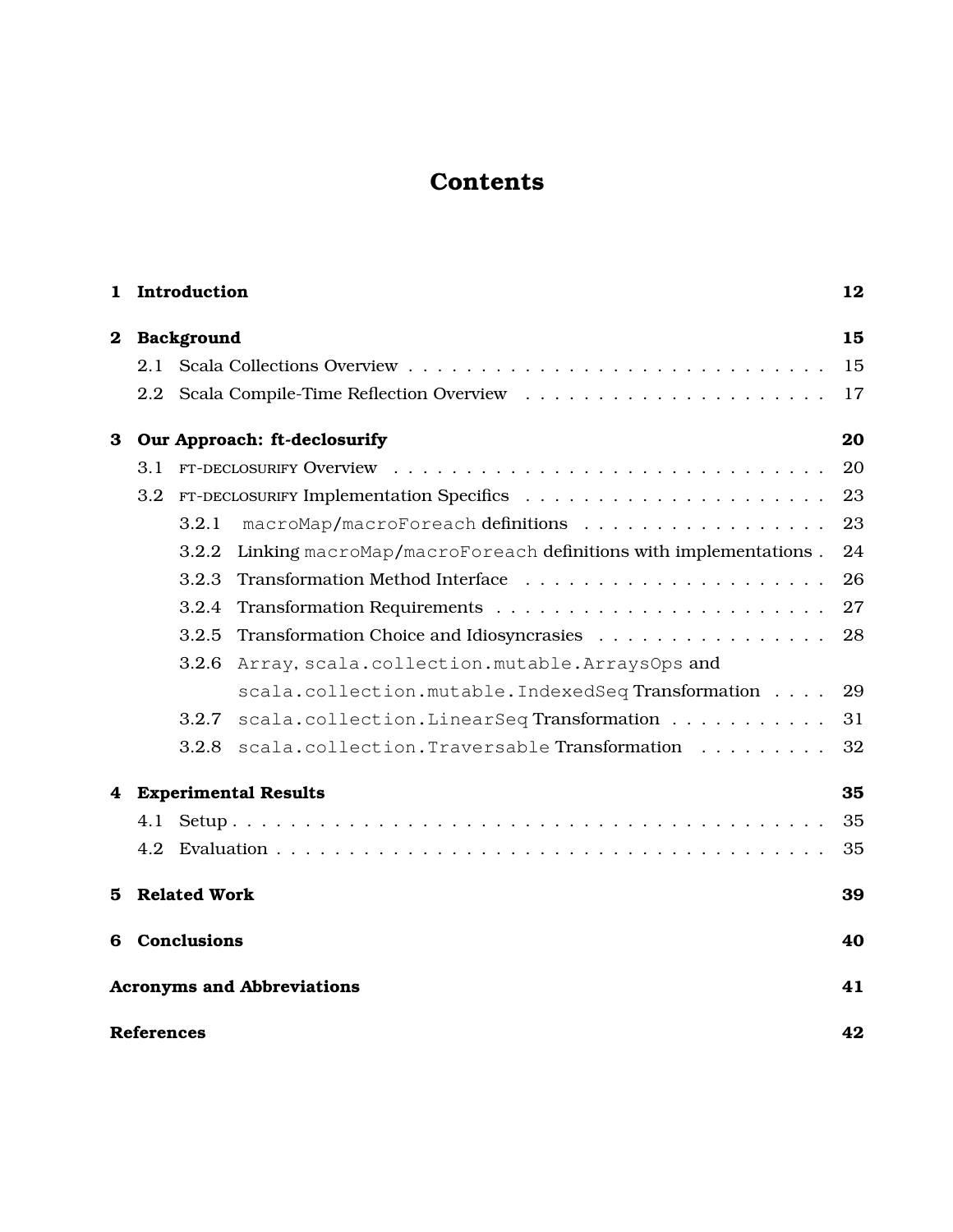## **List of Figures**

| 1.1 |                                                                         |    |
|-----|-------------------------------------------------------------------------|----|
| 1.2 |                                                                         |    |
| 2.1 |                                                                         |    |
| 3.1 | scalac's internal representation of List $(1, 2, 3)$ . map $(- + 1)$ 20 |    |
| 3.2 |                                                                         |    |
| 3.3 |                                                                         |    |
| 3.4 | Mutable indexed sequences transformation code 30                        |    |
| 3.5 |                                                                         | 31 |
| 3.6 |                                                                         |    |
| 3.7 |                                                                         |    |
| 3.8 |                                                                         |    |
| 3.9 |                                                                         |    |
| 4.1 | Benchmarks of mutable indexed sequences representatives 36              |    |
| 4.2 |                                                                         |    |
| 4.3 | Benchmarks of Traversable representatives 38                            |    |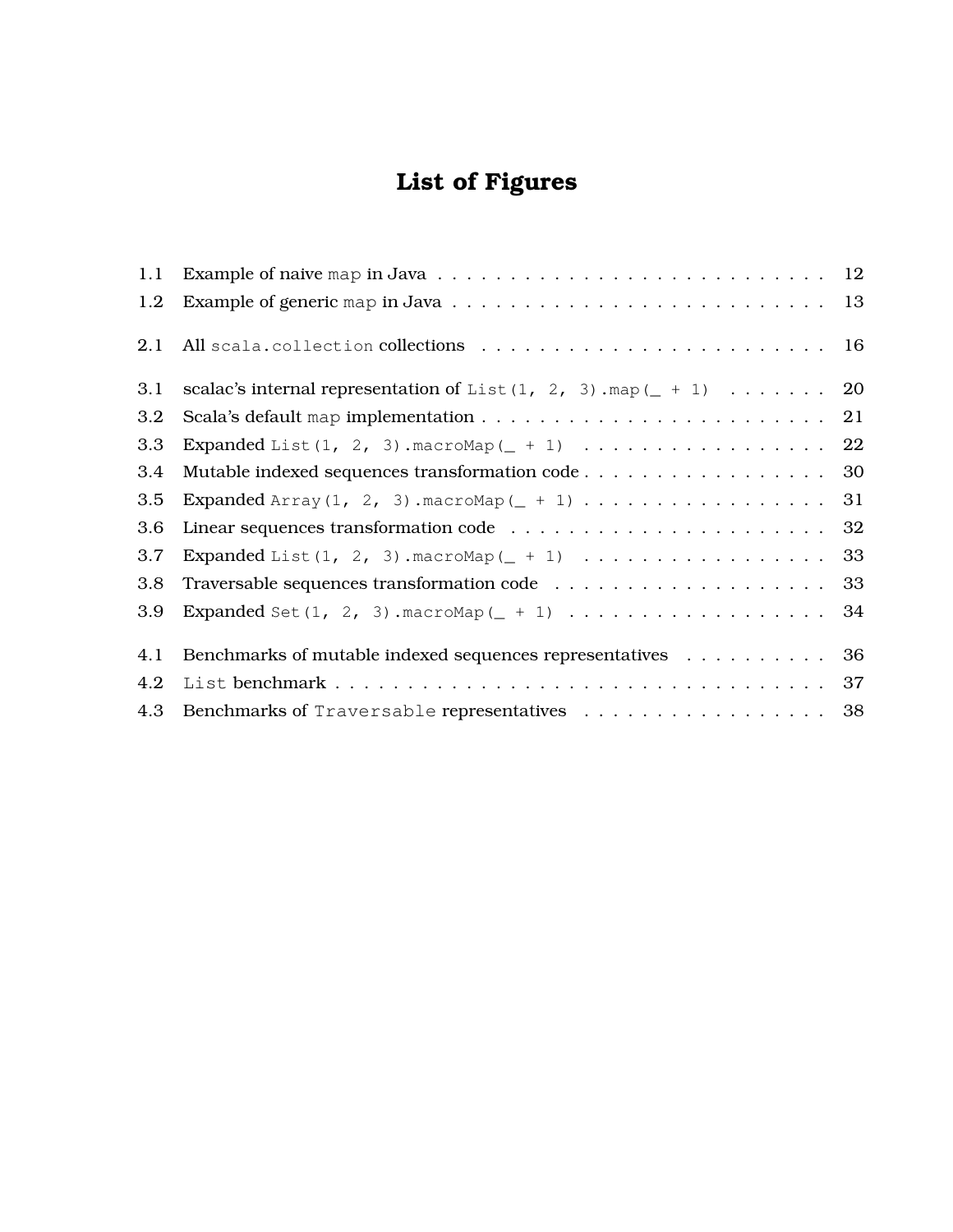### **List of Tables**

|--|--|--|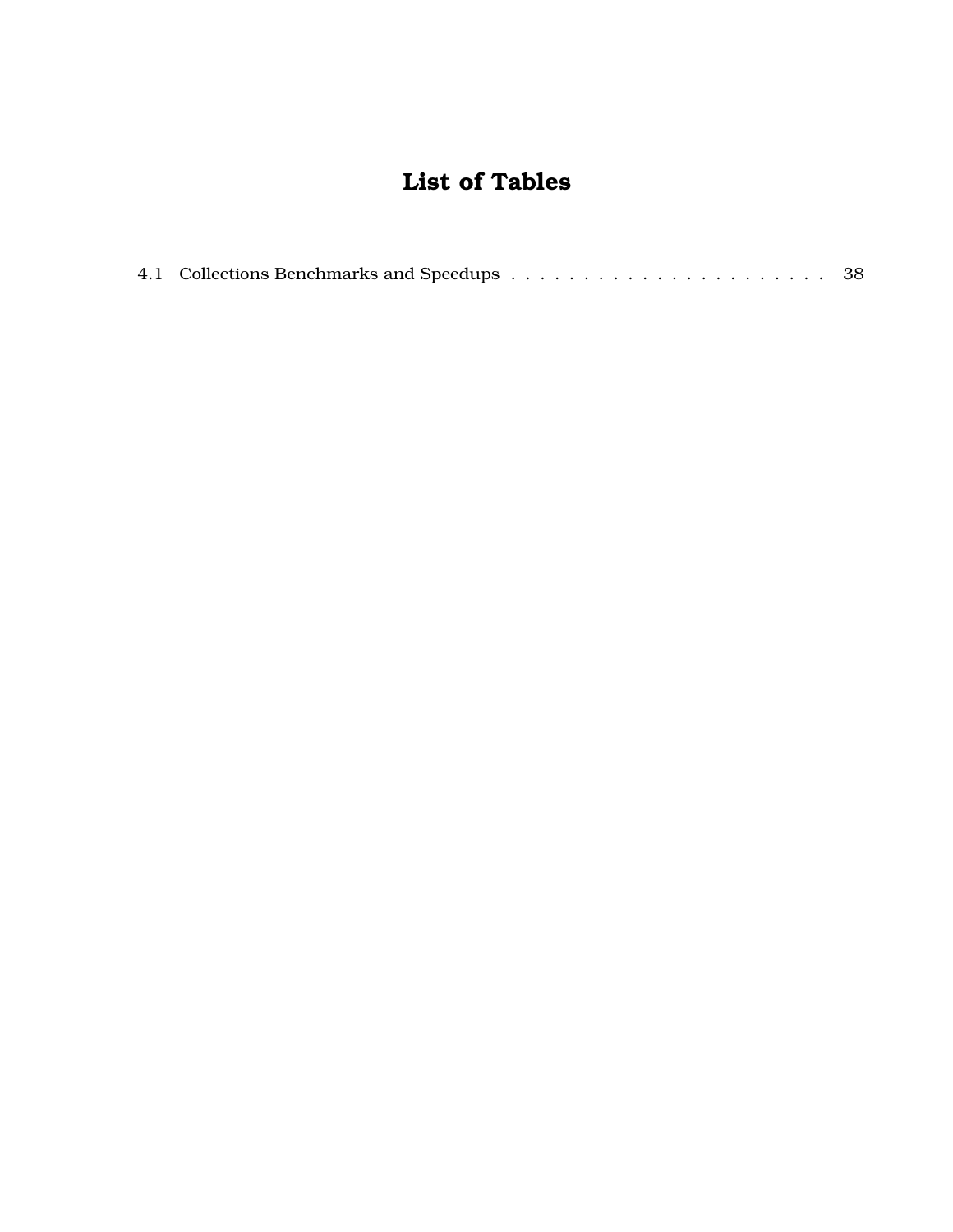## **Preface**

This report is my master thesis for the conclusion of my postgraduate studies at the Department of Informatics & Telecommunications, University of Athens. It was developed as a part of the MorphPL Project for the University of Athens, funded by an Aristeia award granted by GSRT and the EU, while conducting research with Prof. Yannis Smaragdakis on compile-time metaprogramming techniques.

This work was implemented directly in the default Scala compiler and, using the new Scala compile-time reflection capabilities, we were able to improve the performance of a few common Scala standard library collections operations.

Athens, May 29, 2013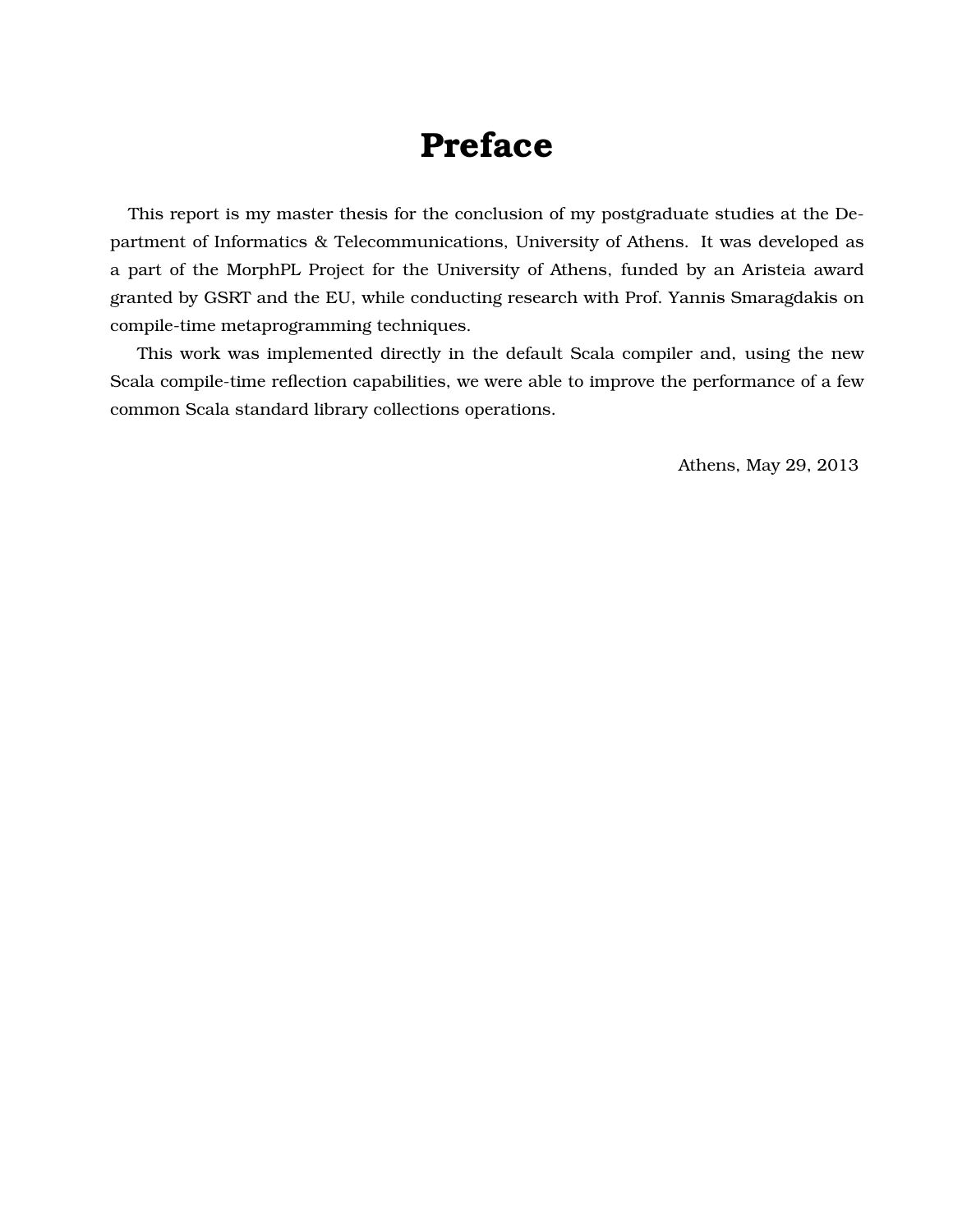## **Chapter 1**

## **Introduction**

<span id="page-11-0"></span>This chapter will introduce our work and the problem it tries to attack. It is a real-world hard problem that affects the whole Java Virtual Machine (JVM) ecosystem.

Cliff Click describes the issue that has emerged the last few years in the JVM ecosystem in his blog post "Fixing The Inlining Problem" [\[4\]](#page-41-1):

''*The Problem* is simply this: new languages on the JVM (e.g., JRuby) and new programming paradigms (e.g., Fork Join) have exposed a weakness in the current crop of inlining heuristics. Inlining is not happening in a crucial point in hot code exposed by these languages, and the lack of inlining is hurting performance in a major way. AND the inlining isn't happening because The Problem is a hard one to solve; (i.e. it's not the case that we'll wave our wands and do a quick fix & rebuild HotSpot and the problem will go away). John Rose, Doug Lea and I all agree that it's a Major Problem facing JVMs with long and far reaching implications.''

Let's see what *The Problem* is with a small example in a Java-like language. The Problem is getting the right amount of context in hot inner loops - which also contain a *megamorphic* virtual call in the loop and not much else. Megamorphic virtual method calls are these whose receiver can have many different runtime types. Figure [1.1](#page-11-1) shows a naive implementation of a map method that applies a predetermined function to all the elements of a source array and assigns the result to a destination array. In this case we increment all source's elements by one.

```
1 // The function in the inner loop
2 long add1(long a) {return a + 1;}
3 // The iterator function
4 void map(long[] dst, long[] src) {
5 for(int i=0; i < dst.len; i++) // simple loop
6 dst[i] = add1(src[i]); // around a simple loop body
7 }
```
Figure 1.1: Example of naive map in Java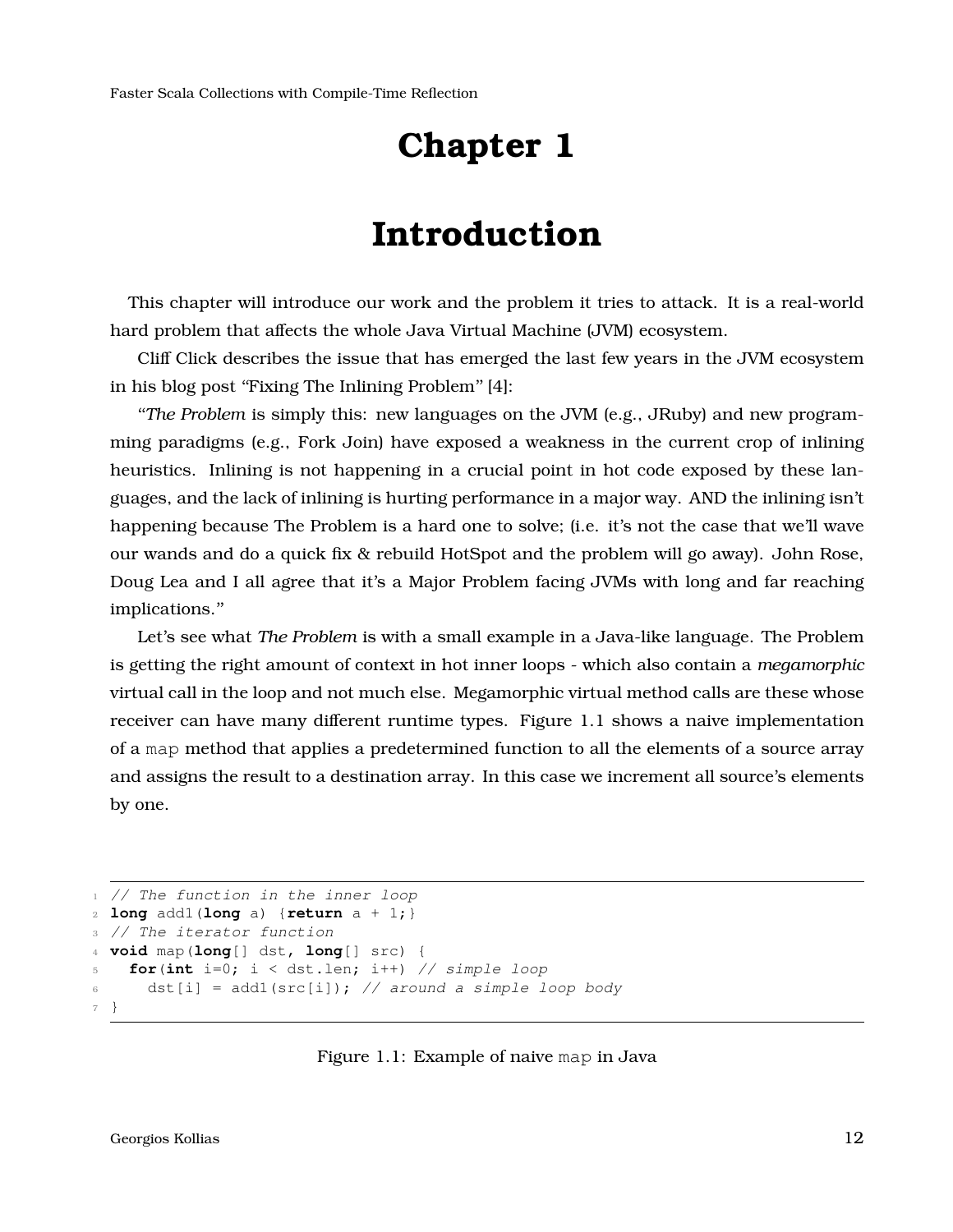```
1 // A sample iterator function
2 void map( CallableOneArg fcn1arg, long[] dst, long[] src) {
\text{for}(\text{int } i=0; i < \text{dst.len}; i++)4 dst[i] = fcnlarg.call(src[i]);
5 }
```
Figure 1.2: Example of generic map in Java

Inlining the function add1 is crucial to performance here. Without inlining the compiler does not know what the loop body does (because function calls can in general do anything), and with inlining it can understand the entire function completely - and then see it's a simple loop around a stream of array references. At this point the JIT can do range-check elimination, loop unrolling, and prefetching, among other optimizations.

The Problem is that there are multiple variations of add1 *and* the wrapping iterator gets complex. It's the product of these two parts getting complicated that makes The Problem. In this work, we are mostly interested in the first part, since the Scala collections iterators are not very big or complex.

More often than not, after implementing map, we would like to add more functions similar to add1. We might also want to add add2, mult3, filter and so on. What we really want is a way to pass in the function to apply on the basic data bits in the innermost loop of our iterator. In Java, we often do this with either a Callable or a Runnable. Figure [1.2'](#page-12-0)s example uses Callable.

We need only one copy of our iterator, and we can apply nearly all kinds of one argument functions. Alas, that inner loop now contains a function call that needs inlining and there are dozens of different functions for fcn1arg.call. The JIT does not know which one to inline here, because all these different functions are called at different times. Typically then the JIT does not inline any of them, and instead opts for a virtual call. While the virtual call itself is not too bad, the lack of knowledge of what goes on inside the virtual call prevents all kinds of crucial optimizations: loop unrolling, range-check elimination, all kinds of prefetching and alias analyses.

One solution would be to make the inner function call a static (final) call, which then the JIT can inline. Of course, if we do that we need an iterator for the add1 version, one for the add2 version, and one for the mult3 version, so we need a lot of them. Also, we will need a new one for each new function we can think of; we cannot just name them all up front. So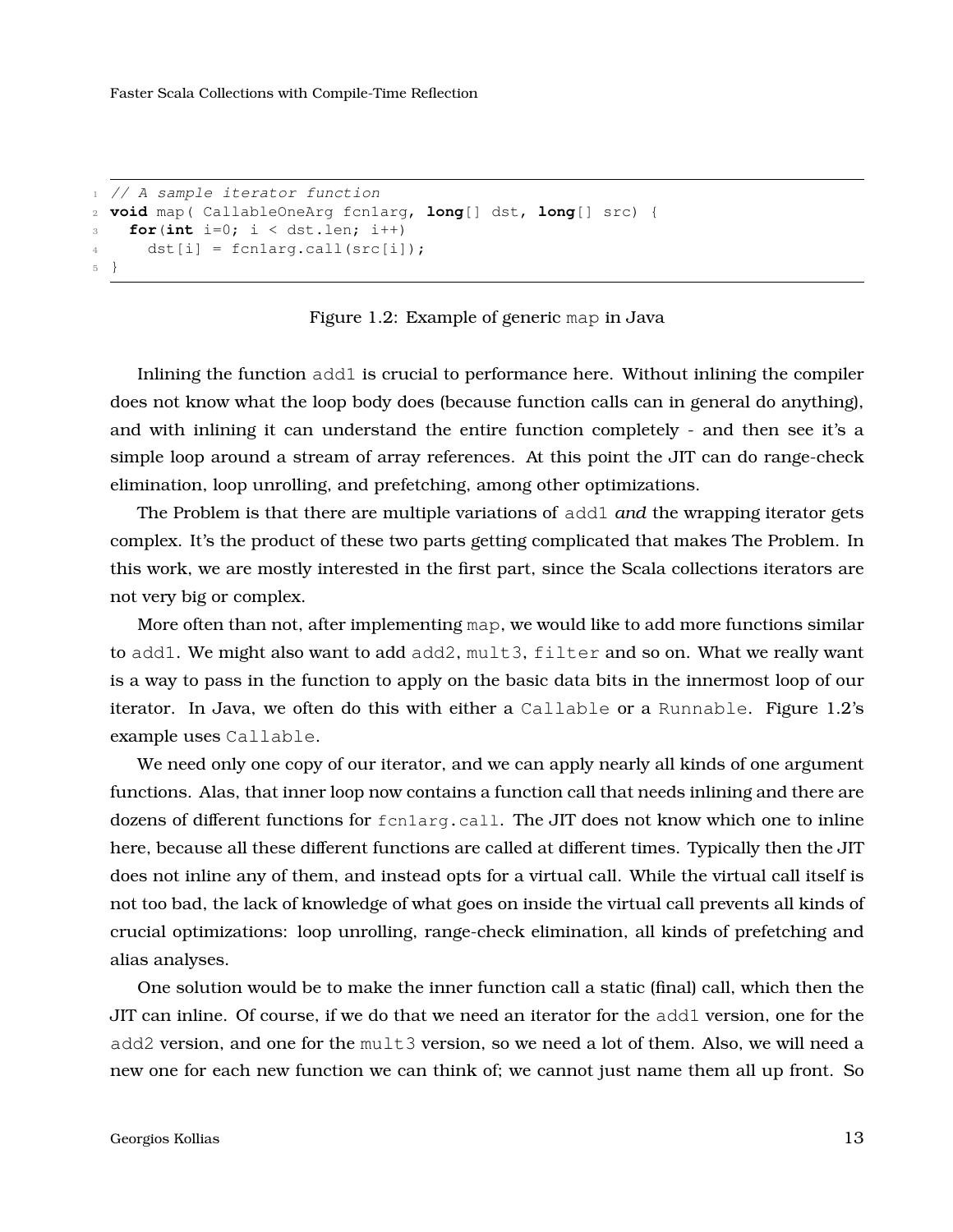we will end up with a lot of these iterators each with a custom call in the inner loop. All these iterators will start blowing out the instruction cache on our CPU, and besides it is a pain to maintain dozens of cloned possibly complex iterators.

Several of the Java ecosystem's prominent figures, like Cliff Click, John Rose, Doug Lea, have proposed solutions that range from pure obscure technical to pure educational ones, demonstrating possible *megamorphic inlining friendly* coding styles.

Scala, as most of the modern JVM languages, is no exception and it suffers from The Problem too and, actually, it affects its adoption negatively. At the end of 2011, an email from a Yammer employee towards the CEO of TypeSafe, the company backing the Scala ecosystem, about Scala shortcomings, leaked to the public [\[1\]](#page-41-2). Most technical issues were related with The Problem and, more specifically, with the Scala standard library collections' performance.

In the next chapters we will see where exactly the problem lies and how our project can help us alleviate it. We have named our project FT-DECLOSURIFY; the *ft* prefix stands for Scala compiler's FastTrack mechanism, as we will see in Chapter [3,](#page-19-0) and the *declosurify* suffix suggests that the implementation is based on Paul Phillips's original DECLOSURIFY project [\[16\]](#page-42-0).

ft-declosurify defines two methods, macroMap and macroForeach, that can be used from all the Scala standard library collections. They offer the same functionality as their Scala standard library counterparts, map and foreach methods, but they are much faster because they suffer much less from The Problem. In most cases, macroMap/macroForeach can be considered as faster drop-in replacements of the default map/foreach methods.

Our solution tries to attack The Problem using Scala's new compile-time reflection subsystem. So, the next chapter will give us an overview of the Scala language, its standard library collections and its new compile-time reflection subsystem, in order to prepare us for Chapter [3](#page-19-0) where we will explain our project's core functionality and implementation. Chapter [4](#page-34-0) provides us with several benchmarks, showing promising performance speedups. Chapter [5](#page-38-0) presents some similar work in the area. Finally, Chapter [6](#page-39-0) summarizes this work and mentions its drawbacks.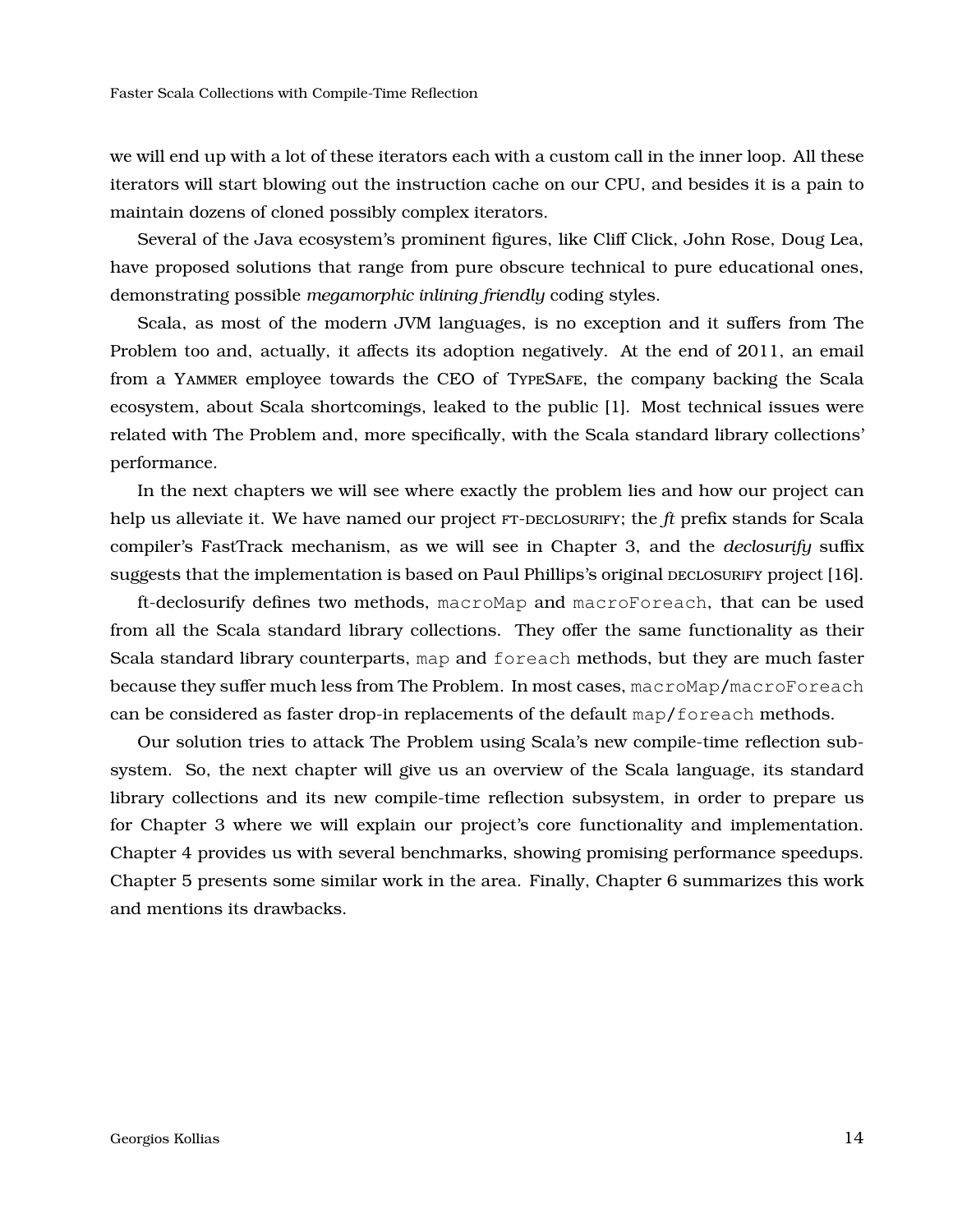## **Chapter 2**

## **Background**

<span id="page-14-0"></span>Scala (which stands for "scalable language" [\[14\]](#page-42-1)) is a relatively new statically typed programming language that tries to unify the object-oriented and functional programming paradigms into one coherent paradigm, recently called object-functional. Currently, its main implementation runs on the JVM and so its main goal is to provide a more general and uniform superset of Java. Since version 2.8, Scala has a rich collections library [\[14,](#page-42-1) Chapter 24] and since version 2.10, it has a completely new reflection subsystem [\[11\]](#page-41-3).

### <span id="page-14-1"></span>**2.1 Scala Collections Overview**

The Scala library systematically distinguishes between mutable and immutable collections. A mutable collection can be updated or extended in place. This means one can change, add, or remove elements of a collection as a side effect. Immutable collections, by contrast, never change. We still have operations that simulate additions, removals, or updates, but these operations will in each case return a new collection and leave the old collection unchanged. We will see in the next chapter how this mutable-immutable separation affects our macro transformation plan.

All collection classes are found in the package scala.collection or one of its subpackages mutable, immutable, and generic. Most collection classes needed by client code exist in three variants, which are located in packages scala.collection, scala. collection.immutable, and scala.collection.mutable, respectively. Each variant has different characteristics with respect to mutability.

A collection in package scala.collection.immutable is guaranteed to be immutable for everyone. Such a collection will never change after it is created. A collection in package scala.collection.mutable is known to have some operations that change the collection in place.

A collection in package scala.collection can be either mutable or immutable. For instance, collection.IndexedSeq[T] is a superclass of both collection.immutable. IndexedSeq[T] and collection.mutable.IndexedSeq[T]. Generally, the root collections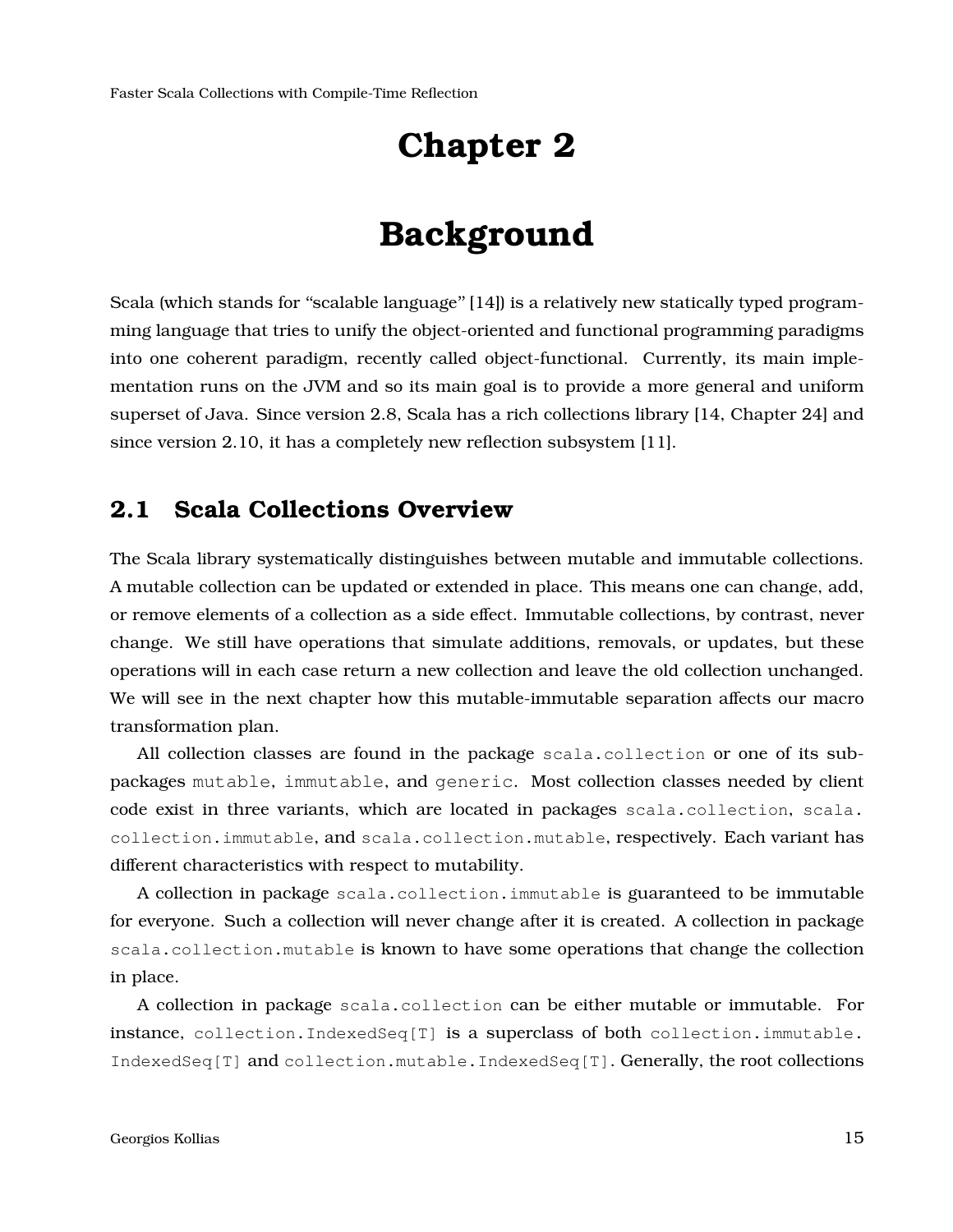<span id="page-15-1"></span>

Figure 2.1: Basic collections in scala.collection

in package scala.collection define the same interface as the immutable collections, and the mutable collections in package scala.collection.mutable typically add some sideeffecting modification operations to this immutable interface.

By default, Scala always picks immutable collections. For instance, if we just write Set without any prefix or without having imported Set from somewhere, we get an immutable set because these are the default bindings imported from the scala package. To get the mutable default version, we need to write explicitly collection.mutable.Set.

Figure [2.1](#page-15-1) shows all collections in package scala.collection. These are all high-level abstract classes or traits, which generally have mutable as well as immutable implementations.  $<sup>1</sup>$  $<sup>1</sup>$  $<sup>1</sup>$ </sup>

This work focuses mainly on Seq's subtree, since it's where we can get the most prominent speedups by exploiting the sequences' properties. A sequence is a kind of iterable that has a length method and whose elements have fixed index positions, starting from 0.

<span id="page-15-2"></span><span id="page-15-0"></span><sup>&</sup>lt;sup>1</sup>Figure courtesy of Matthias Doenitz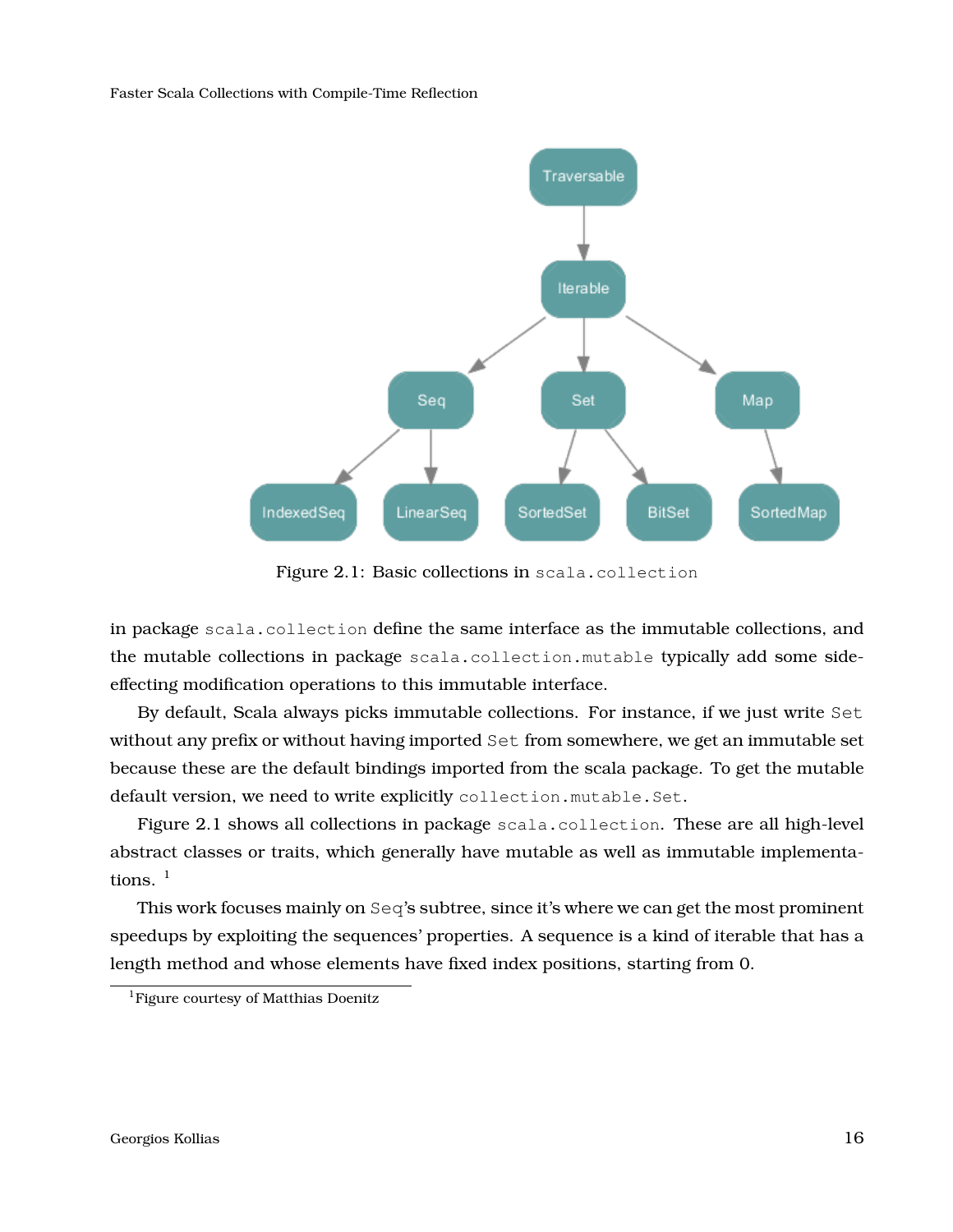### **2.2 Scala Compile-Time Reflection Overview**

Scala version 2.10, released in January 2013, introduced a new reflection subsystem adding both run time and compile metaprogramming capabilities. The new run-time reflection is much more general and feature complete compared to Java's reflection. Compile-time reflection is quite rare in mainstream statically typed programming languages and, currently, it can only be found in more exotic languages like Haskell [\[21\]](#page-42-2) and Nemerle [\[22\]](#page-42-3). Compiletime reflection enabled the introduction of an experimental version of type-safe syntactic macros [\[3\]](#page-41-4).

Syntactic macro systems work at the level of Abstract Syntax Trees (ASTs) and preserve the lexical structure of the original program. Macro systems that work at the level of lexical tokens, like the C preprocessor, cannot preserve the lexical structure reliably. The most widely used implementations of syntactic macro systems are found in Lisp-like languages such as Common Lisp, Scheme. These languages are especially suited for this style of macro due to their uniform, parenthesized syntax (known as S-expressions).

According to [\[3\]](#page-41-4), compile-time metaprogramming is a valuable tool for enabling such programming techniques as:

- Language virtualization (overloading/overriding semantics of the original programming language to enable deep embedding of *Domain Specific Language*s (DSLs))
- Program reification (providing programs with means to inspect their own code)
- Self-optimization (self-application of domain-specific optimizations based on program reification)
- Algorithmic program construction (generation of code that is tedious to write with the abstractions supported by a programming language)

This work falls in categories three and four, since we use compile-time reflection to generate code programmatically for each macroMap/macroForeach method, specialized at the call-site for optimization reasons.

Scala's compile-time metaprogramming can be used through Scala's new macro system that allows programmers to write *macro defs*: functions that are transparently loaded by the compiler and executed during compilation.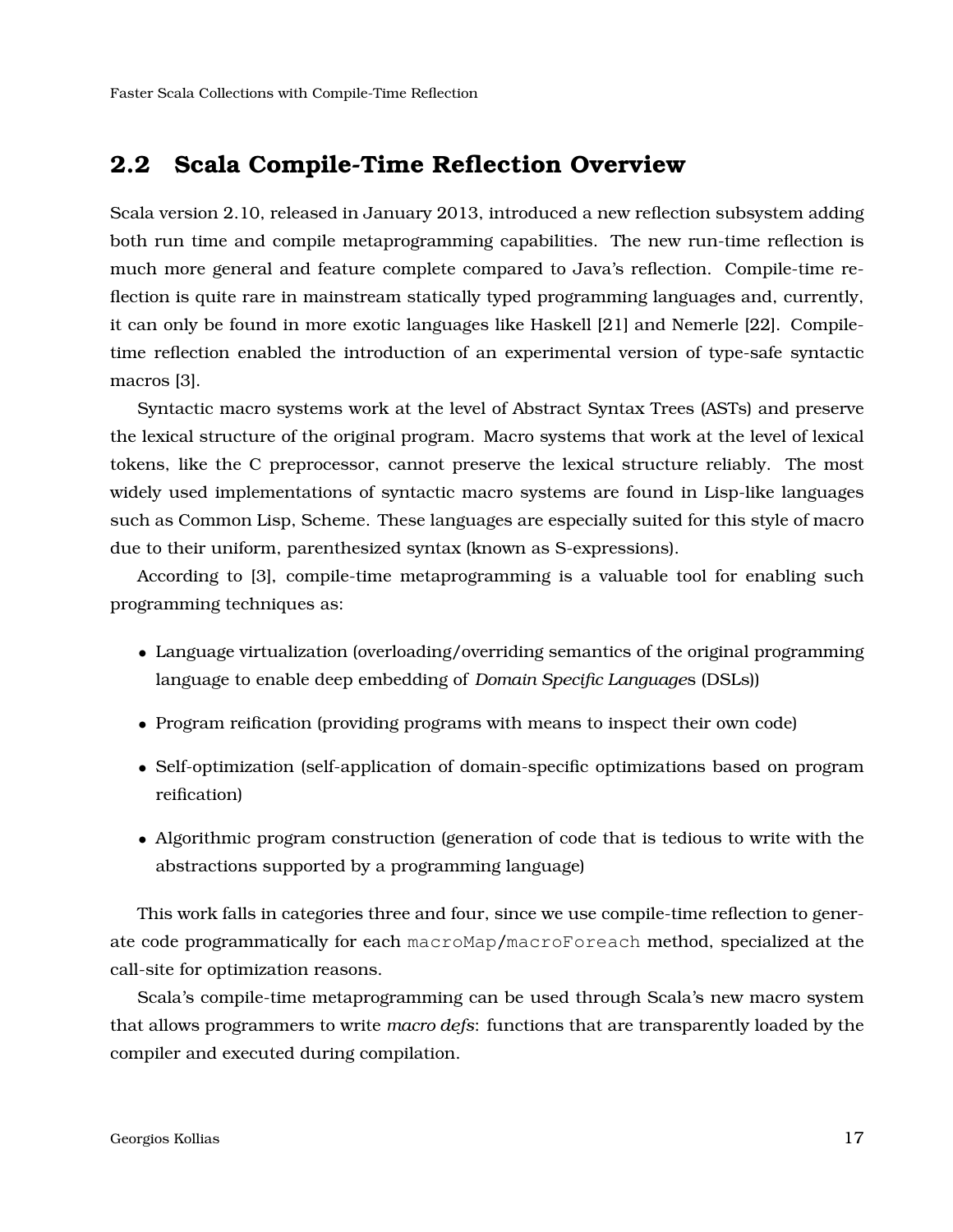Our project is implemented directly in the Scala compiler (scalac), so we can use most of the available compile-time metaprogramming capabilities directly, without using macro defs explicitly. In the next chapter we will see how we achieve it.

Compile-time reflection allows us to create new and/or manipulate existing ASTs during the compiler's typechecking phase. All the new or changed ASTs are re-typechecked, guaranteeing us type-safe transformations. scalac represents ASTs with objects of type scala.reflect.api.Tree or scala.reflect.api.Exprs, which is just a typed-wrapper of scala.reflect.api.Tree. Through the available compiler APIs, we can create, inspect or change the compiler's scala.reflect.api.Symbol and scala.reflect.api.Type objects that are related with these ASTs.

For example, we can create the AST of the Scala expression  $x < 10$  manually, either with a macro or directly within scalac, with this code: Apply (Select (Ident (newTermName ("x")), newTermName("\$less"), List(Literal(Constant(10))))). Apply, Select, Ident, Literal, Constant are AST objects themselves of scala.reflect.api.Tree type.

Obviously, the AST construction is cumbersome and error-prone. But most probably it is also wrong. If the AST was generated within an internal scalac method or within a macro, the returned AST will be inlined and type-checked at the method/macro call site. But this means that the identifier x will be type-checked at a point where it is most likely not visible, or in the worst case they might refer to something else. In the macro literature, this insensitivity to bindings is called non-hygienic[\[8,](#page-41-5) [22\]](#page-42-3). Scala's compile-time reflection solves the non-hygiene problem providing a built-in macro, called  $\text{reify}$ , that produces its tree one stage later.

The reify macro plays a crucial role in the compile-time metaprogramming. Its definition as a member of Context is:

```
def reify[T] (expr : T): Expr[T] = macro . . .
```
Reify accepts a single parameter expr, which can be any well-typed Scala expression, and creates a tree that, when compiled and evaluated, will recreate the original tree expr. So reify is like time-travel: trees get re-constituted at a later stage. If reify is called from normal compiled code, its effect is that the AST passed to it will be recreated at run time. Consequently, if reify is called from a macro implementation or a method inside scalac, its effect is that the AST passed to it will be recreated at macro-expansion time (which corresponds to run time for macros). This gives a convenient way to create syntax trees from Scala code: pass the Scala code to  $\text{reify}$ , and the result will be a syntax tree that represents that very same code.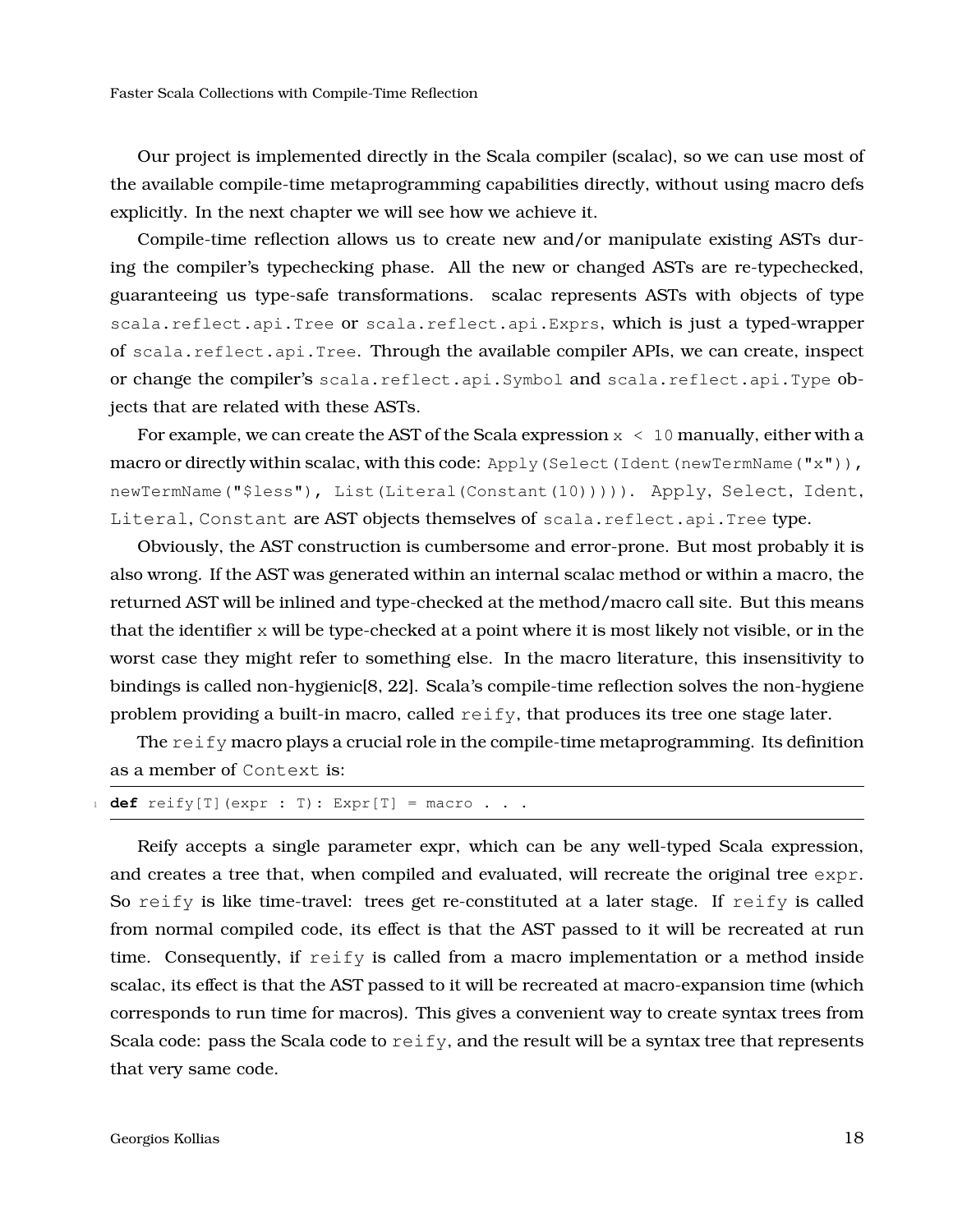For example, reify  $(x < 10)$  will generate an Expr object representing the same AST we created manually before.

More importantly,  $\text{reify}$  packages the result expression tree with the types and values of all free references that occur in it. This means in effect that all free references in the result are already resolved, so that re-typechecking the tree is insensitive to its environment. All identifiers referred to from an expression passed to reify are bound at the definition site, and not re-bound at the call site. As a consequence, macros that generate trees only by means of passing expressions to reify are hygienic.

So, in a sense, Scala macros are self-cleaning. Their basic form is minimal and unhygienic, but that simple form is expressive enough to formulate a reify macro, which in turn can be used to make tree construction in macros concise and hygienic.

Another important compile-time metaprogramming operation is the *splicing*, which could be described as reify's inverse operation. Using Expr's splice method we can inject an existing AST inside a reify's body.

Reification and splicing operations are crucial to our implementation, as we will see in the next chapter.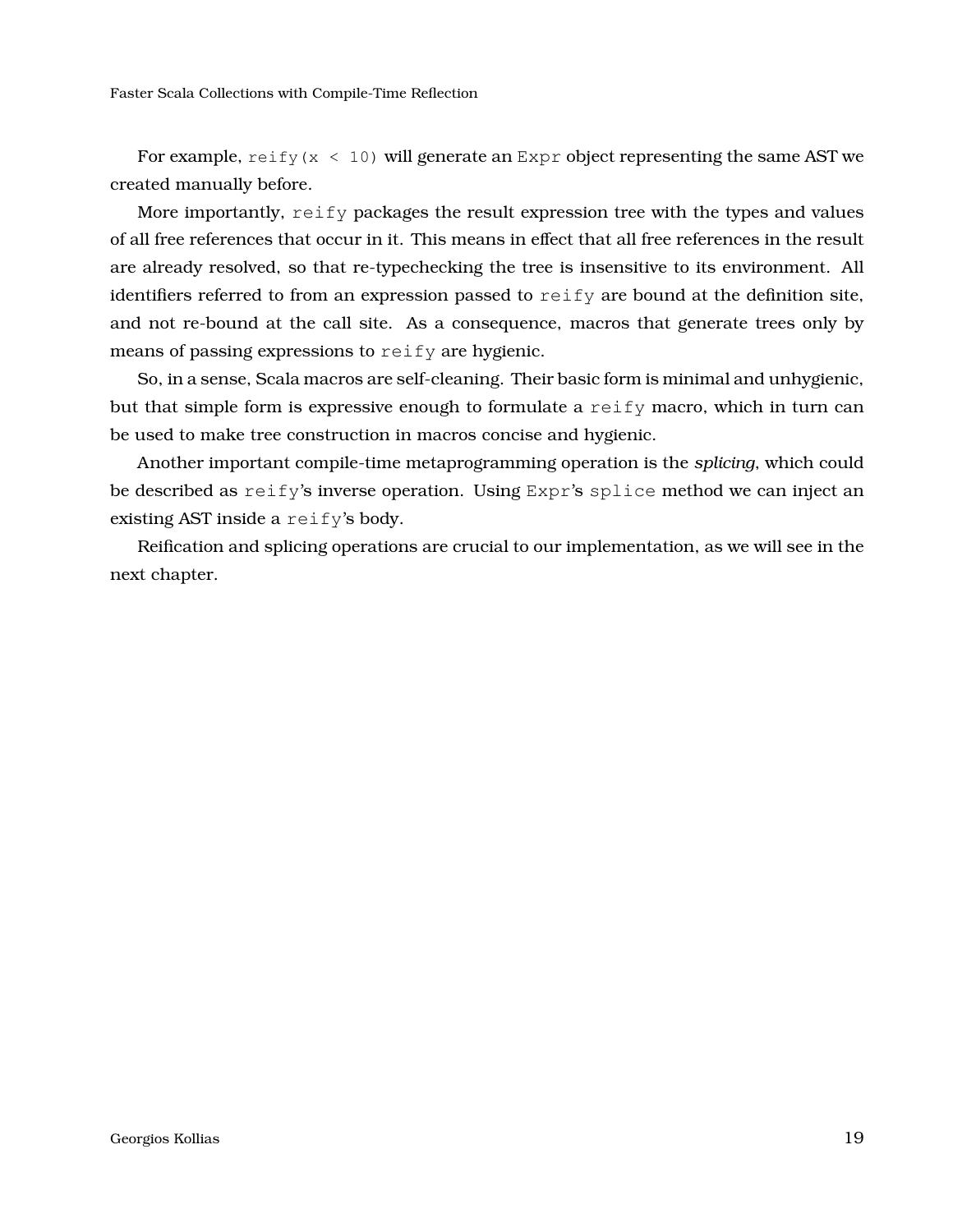## **Chapter 3**

## <span id="page-19-0"></span>**Our Approach: FT-DECLOSURIFY**

<span id="page-19-1"></span>This chapter presents the core of our work. Section [3.1](#page-19-1) will give us a thorough overview of FT-DECLOSURIFY and section [3.2](#page-22-0) will describe the major FT-DECLOSURIFY implementation details.

#### **3.1** ft-declosurify **Overview**

For understanding at a high-level what FT-DECLOSURIFY does let's see how an example expression List(1, 2, 3).map( $+1$ ) is translated from both the scalac and the FT-DECLOSURIFY points of view. List(1, 2, 3).map( $\pm$  + 1) is a shortcut for List(1, 2, 3).map(x =>  $x + 1$ , where  $x \Rightarrow x + 1$  is an anonymous function -closure- that returns its argument incremented by one. Applying that function to the List(1, 2, 3) will result in a new list List( $2, 3, 4$ ). Since Scala code is translated into Java bytecode at the end and since Java doesn't support any notion of functions inherently, this anonymous function should be translated somehow in constructs that are supported by the Java bytecode. This trivial Scala expression List(1, 2, 3).map( + 1) is translated internally by scalac to Figure [3.1'](#page-19-2)s  $code^{1}$  $code^{1}$  $code^{1}$ .

We can see that scalac converts the  $- + 1$  function into a block of code (piece of code between two braces), where a class, called \$anonfun here, is defined. That class extends

<span id="page-19-3"></span> $1$ The code listing below as well as most of the following listings are slightly abbreviated for readability reasons

```
1 immutable.this.List.apply[Int](Array[Int]{1, 2, 3}).map[Int, List[Int]]({
2 final class $anonfun extends scala.runtime.AbstractFunction1[Int,Int] with
          Serializable {
3 def <init>(): anonymous class $anonfun = {
           4 $anonfun.super.<init>();
5 ()
6 \Big\} ;
\tau final def apply(x$1: Int): Int = x$1.+(1)
       8 };
9 (new $anonfun(): Int => Int)
10 }, immutable.this.List.canBuildFrom[Int]())
```
Figure 3.1: scalac's internal representation of List  $(1, 2, 3)$ . map  $(- + 1)$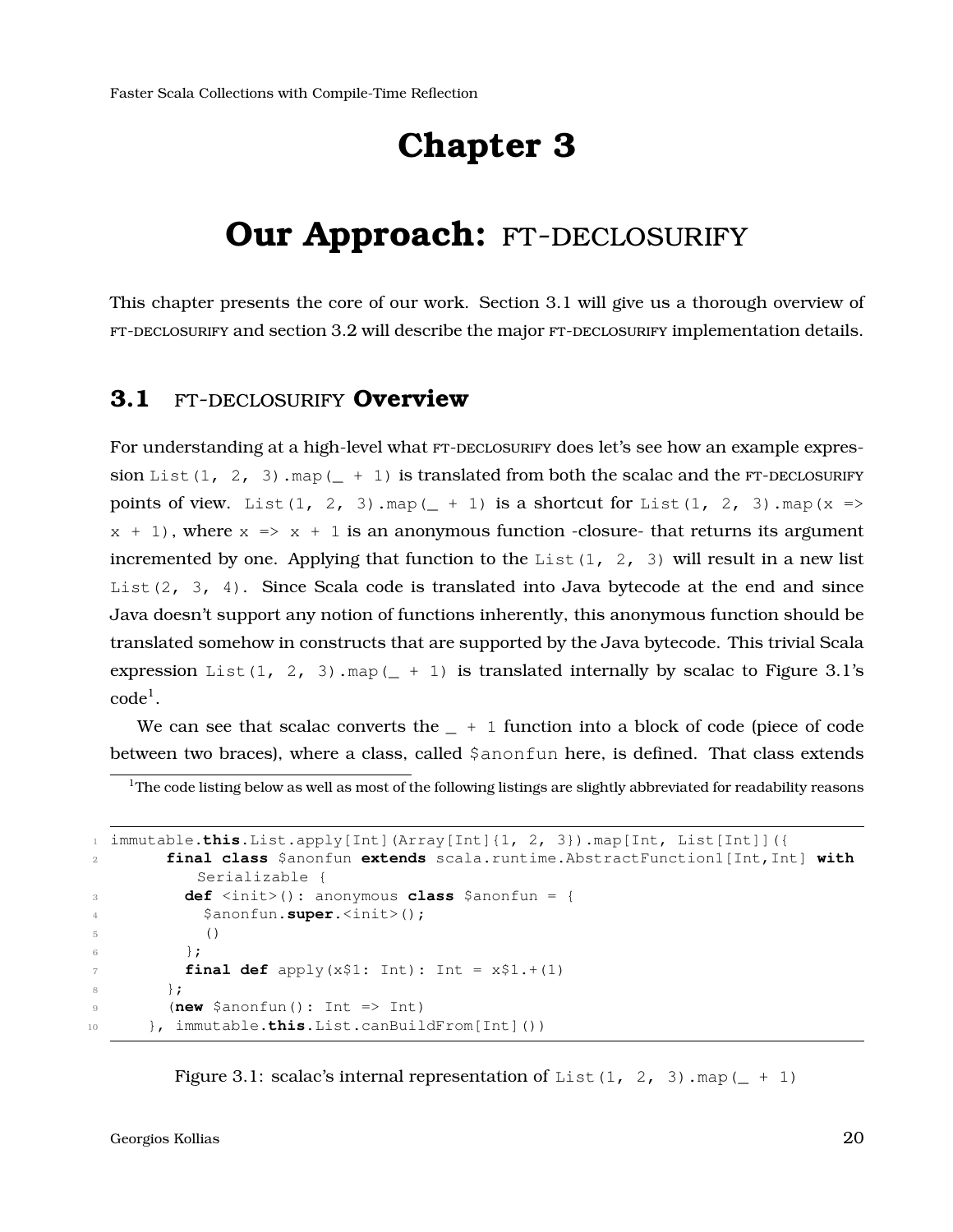```
1 def map[B, That](f: A => B)(implicit bf: CanBuildFrom[Repr, B, That]): That =
2 {
3 def builder = {
4 val b = bf(repr)5 b.sizeHint(this)
6 b
7 }
8 val b = builder
9 for (x \le - this) b += f(x)10 b.result
11 }
```
Figure 3.2: Scala's default map implementation

the AbstractFunction1[Int,Int] class, which is an abstract class that represents the functions that accept one integer argument and return another integer. Inside the class, an apply method is defined which is called whenever we apply a class object to one integer argument. The apply body returns its argument incremented by one, e.g., val al = new  $\frac{1}{2}$  anonfun(); a1(5); returns 6. Just after the class definition, scalac creates a new object of this class and this is what is actually returned from that block of code. Eventually, the \_ + 1 is substituted by an object of a subclass of a class representing the functions internally, which leads us to the conclusion that the scala source-level closures are translated to regular class objects.

In Figure [3.2](#page-20-0) we can see the Scala standard library's map implementation. Here f is the function object scalac passed during the map call, i.e., the object resulted from new  $\frac{1}{2}$  \$anonfun() call from Figure [3.1.](#page-19-2) f(x) invocation will expand to f. apply(x) and, therefore, it is a normal method call on object f. We can easily see how similar this map definition is with the one provided in Figure [1.2.](#page-12-0) They both suffer from The Problem. Here, f's runtime type will, usually, be different on each map call since the functions we pass are generally different. As we explained in Chapter [1,](#page-11-0) such calls are called megamorphic virtual calls and, currently, cannot be inlined efficiently by the JVM. So on each map we generally have the added overhead of a dynamic call to the passed function object. Even worse, the lack of knowledge of what goes on inside the virtual call prevents all kinds of crucial optimizations.

We can see how FT-DECLOSURIFY translates the respective piece of code, List(1, 2, 3). macroMap( $+ 1$ ), in Figure [3.3.](#page-21-0) The only difference here is the use of macroMap instead of the plain map.

Here we use a scala.collection.mutable.Builder object to construct the target col-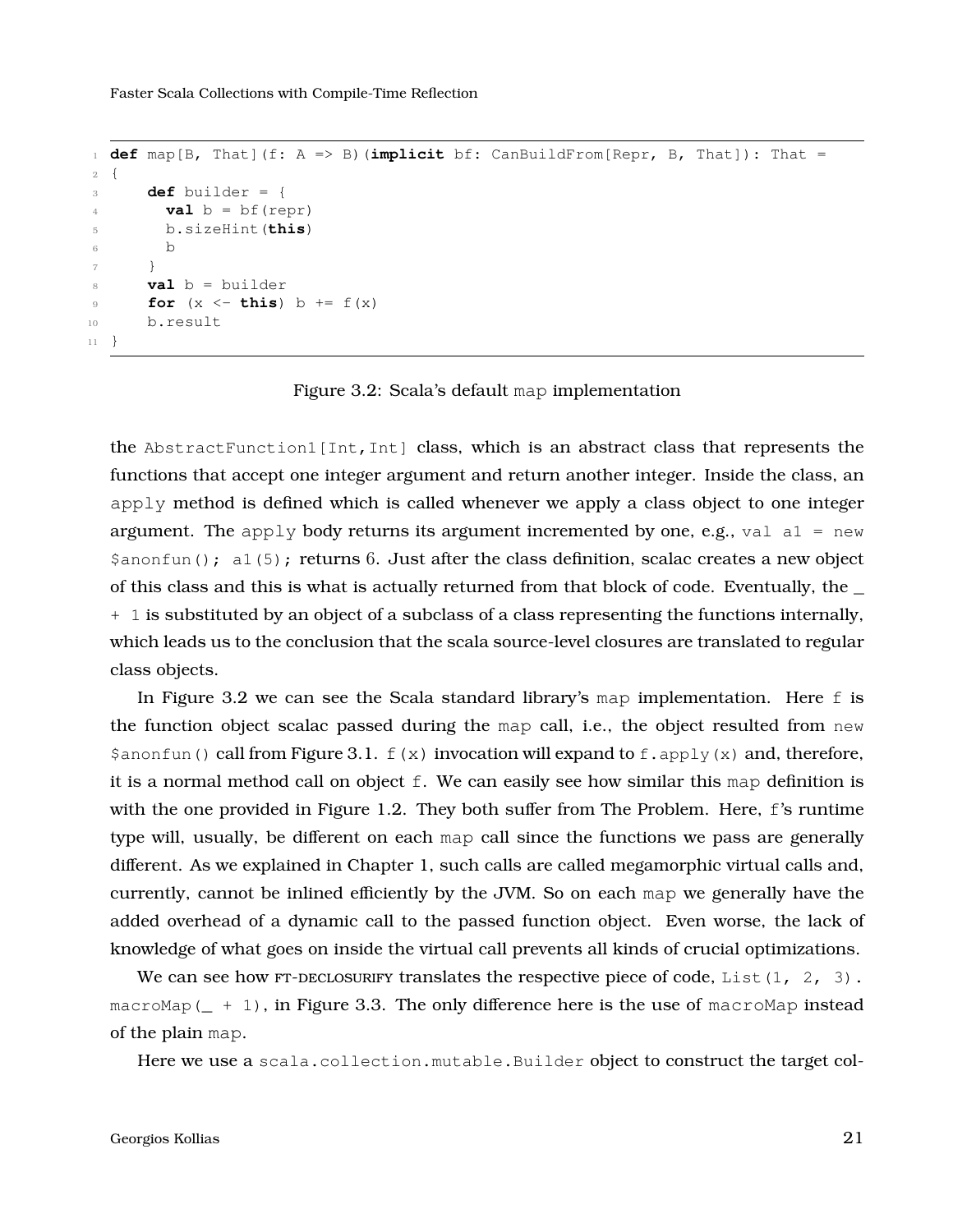```
1 {
private def local1(x$1: Int): Int = x$1.+(1);3 private def builder1: scala.collection.mutable.Builder[Int,List[Int]] = {
4 val b: scala.collection.mutable.Builder[Int,List[Int]] =
5 immutable.this.List.canBuildFrom[Int].apply();
6 b.sizeHint(immutable.this.List.apply[Int](1, 2, 3));
7 b
8 } ;
9 val buf = builder1();
10 var these = immutable.this.List.apply[Int](1, 2, 3);
11 while(!these.isEmpty){
12 buf.+=(local1(these.head));
13 these = these.tail
14 } ;
15 buf.result
16 }
```
Figure 3.3: Expanded List  $(1, 2, 3)$ . macroMap  $($  + 1)

lection. The builder itself is created from the canBuildFrom object the compiler passed in implicitly, as we will explain more thoroughly in section [3.2.](#page-22-0) The builder creation and initialization takes place in the builder1 method. While we traverse the prefix, we apply the  $local1$  function to all elements and we append (through method  $+=$ ) them to the builder. When the traversal is over, we call the builder's result method which returns the full target collection we want (a List in this example).

In macroMap's transformation, we see that there is no explicit call to any map method. Instead, the list's traversal happens directly within a while loop where the local1 local free method is applied to all of the list's elements. The local1 method is called a free method since it's not directly attached to any class or object. During scalac's ''flatten'' phase, it will be lifted and become a method of the enclosing class with a new mangled name. That way local1's receiver runtime type will, likely, remain unchanged during a program's execution. Therefore, it's much easier for JVM to inline  $local1$  and reason about further optimizations.

We can easily see that FT-DECLOSURIFY works well for cases where the closure is statically available at the call-site, like List(1,2,3).macroMap(x =>  $x + 1$ ), where it will be expanded to something like

```
1 {
2 def local1(x$1: Int): Int = x$1.+(1);
3 ...
4 }
```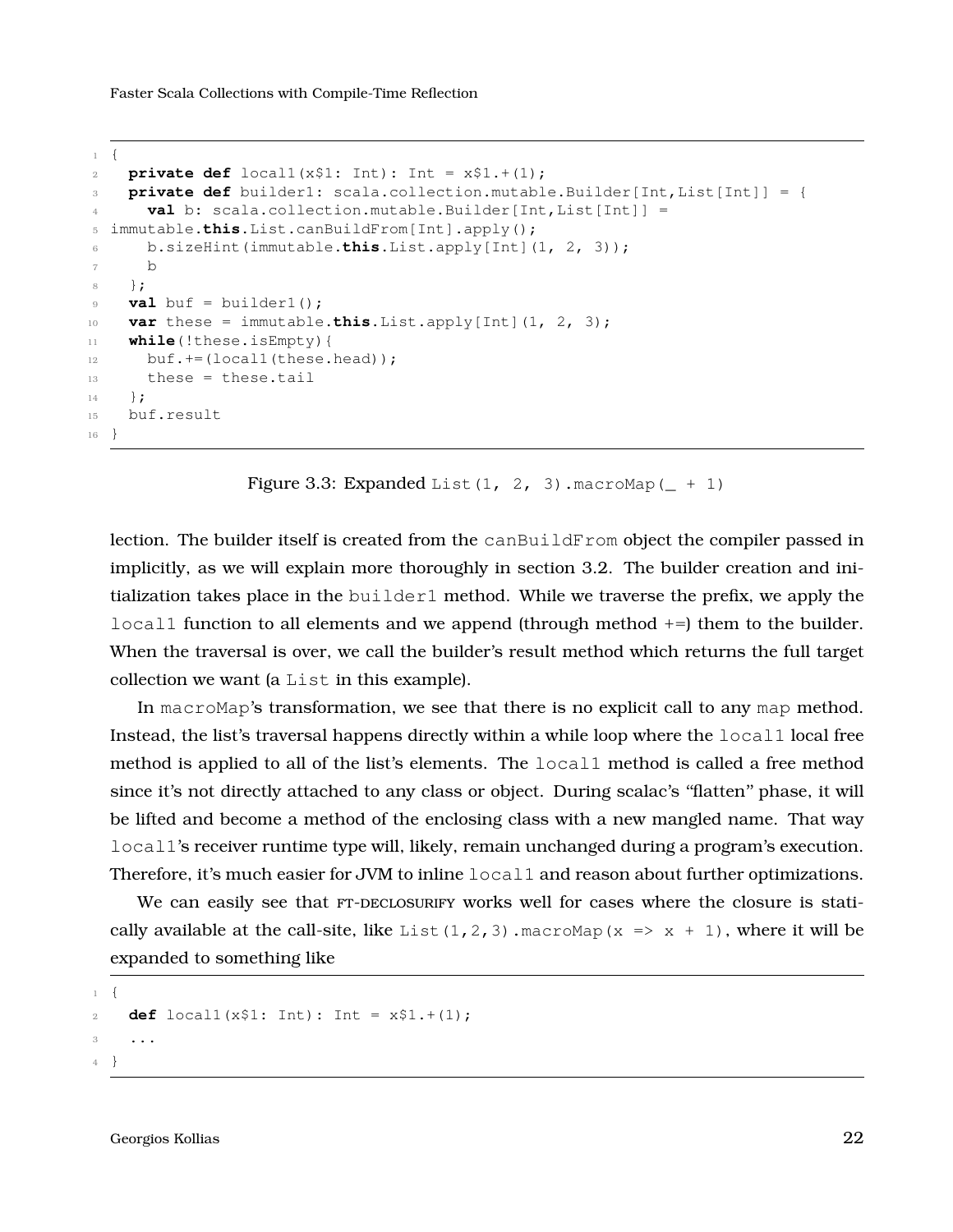according to the transformations above. This case doesn't solve The Problem at its core but, instead, it ''sidesteps'' it at a metalinguistic level, by eager compile-time inlining and by ''breaking'' and transforming the passed function object to a local method.

A more interesting case is when we have something like List(1, 2, 3). macroMap(myf), where we don't know much about the  $myf$  function except, let's say, its type is  $Int = \geq Int$ . Then, macroMap will be expanded into something like:

```
1 {
2 def locall(x$1: Int): Int = myf.apply(x$1);
3 ...
4 }
```
Initially, it seems that we fall back to The Problem again, without having any advantage, since  $myf$ , apply seems to be a megamorphic virtual call again. But, in a program, all macroMap instances will be expanded at the call-site and their myf's runtime type will, usually, remain the same during each call and, theoretically, the type profiler can inline each  $m\gamma f$ . apply, which again alleviates The Problem. So, in both cases, we do achieve some wins against The Problem.

In summary, macroMap transformation takes advantage of:

- Knowing the static type of macroMap's receiver, because it can apply different transformations depending on the type.
- Knowing the static type of the macroMap's function, because it can transform it in a local method and, make it inlining friendly.
- Having a fixed built-in implementation, applying eager compile-time inlining.

#### <span id="page-22-0"></span>**3.2** ft-declosurify **Implementation Specifics**

<span id="page-22-1"></span>In this section, we will see the  $FT$ -DECLOSURIFY implementation in more detail.  $^2$  $^2$ 

#### **3.2.1 macroMap/macroForeach definitions**

The macroForeach method, just like the standard foreach, is meant to traverse all elements of the collection, and apply the given operation, f, to each element. The invocation

<span id="page-22-2"></span><sup>&</sup>lt;sup>2</sup>The full implementation source code is available at  $http://github.com/geo-kollias/scala/tree/$ [ft-declosurify](http://github.com/geo-kollias/scala/tree/ft-declosurify)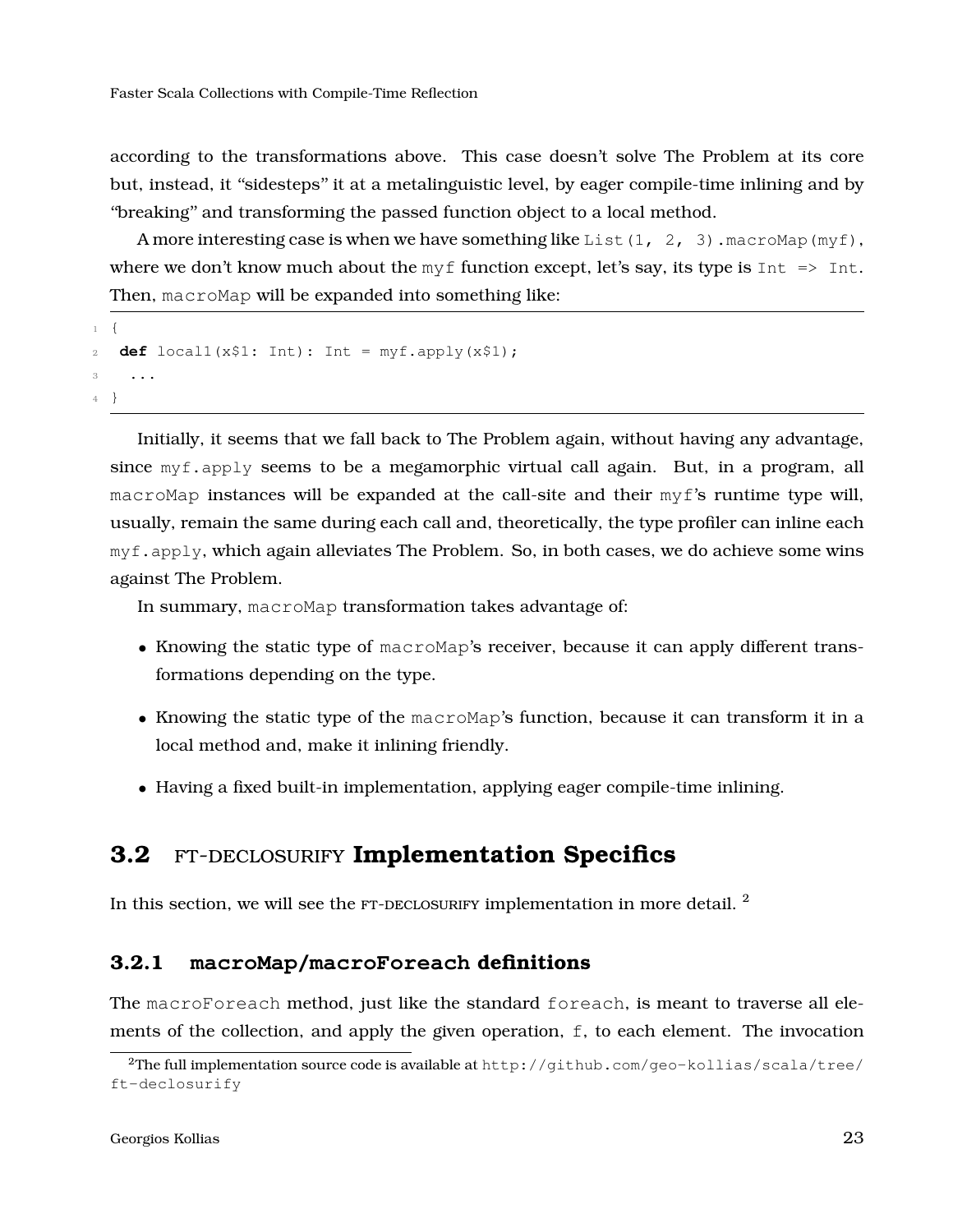of  $f$  is done for its side effect only; in fact any function result of  $f$  is discarded. Similarly, macroMap, just like the standard map, traverses all elements of the collection, and applies the given operation, f, to each element but, also, it always returns a collection whose type depends on f. We could see macroMap's functionality as a superset of macroForeach's functionality and that's true on the implementation side too. The same code handles both cases but, in the case of macroForeach, we ignore the result. For that reason and without any loss of generality we will be referring only to macroMap in the rest of the text.

macroMap is defined in standard library's scala.collection. TraversableLike trait, where the default map method is defined too. Its definition is an unusual one:

|  |         |  |  | def macroMap[B, That](f0: A => B)(implicit bf: CanBuildFrom[Repr, B, That]): That |  |  |
|--|---------|--|--|-----------------------------------------------------------------------------------|--|--|
|  | $= 222$ |  |  |                                                                                   |  |  |

Instead of a usual implementation on the right hand side, we see a ???. The ??? is an actual special Scala method which is used to throw NotImplementedError exceptions. Our macroMap implementation will be generated at compile-time, as we will explain in the next subsections, so no exception is raised.

The above signature is exactly the same as the map's one. Regarding the type parameters, A is the collection's element type and, therefore,  $f0$ 's argument type, B is  $f0$ 's return type, Repr is the underlying collection's type and That is the generated collection's type. Also, as we said, macroMap is a curried method. The first parameter list accepts the operation's function. The second list gets an implicit CanBuildFrom object. CanBuildFrom objects are builder factories which generate the appropriate scala.collection.generic.Builder objects depending on their type parameters. Generally, builders makes the creation of a new collection out of existing ones easier and more maintainable. For example, a  $\text{CanBuilder}$  [ List[String], Int, Array[Int]] object will create a Builder[Int, Array[Int]] object which can create an Array of integers out of a List of strings. Since bf is implicit, it will usually be generated and passed by the compiler automatically.

### <span id="page-23-0"></span>**3.2.2 Linking macroMap/macroForeach definitions with implementations**

The upstream DECLOSURIFY project can be used as a library adding the -extension- methods macroMap and macroForeach on all Scala collections that implement the scala. collection.TraversableOnce trait and Arrays, through Scala's implicit conversions [\[15\]](#page-42-4). Since, ultimately, we would like to substitute the default map and foreach methods with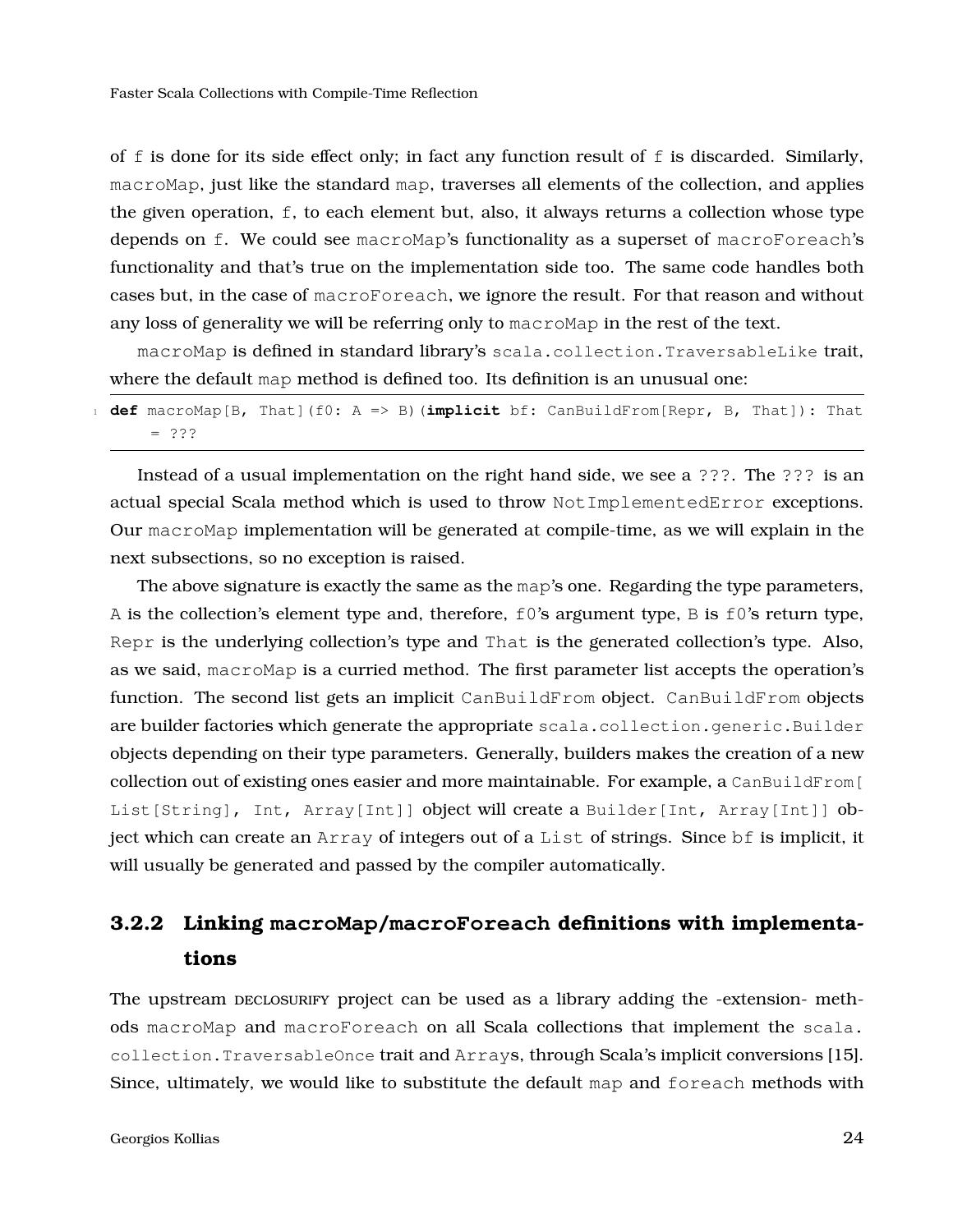the macroMap and macroForeach implementations respectively, we had to move the definitions of macroMap, macroForeach inside the Scala standard library. The Scala standard library doesn't have access to the new compile-time reflection capabilities since it doesn't depend on the scala-reflect and scala-compiler packages, so we cannot have macro definitions in it. As a solution, we used the scala compiler's *FastTrack* mechanism defined in the scala.tools.reflect.FastTrack trait.

FastTrack is a low level mechanism of scalac to invoke macro expansions for builtin macros and it is, also, the key machinery used by our implementation in order to register and invoke our transformations. One builtin macro that uses this mechanism is the reify function itself that we saw in the previous chapter. The FastTrack module uses a registry where one links methods' compiler Symbols with special handler methods. For example, whenever the compiler sees a Symbol representing an application of reify, it calls its respective FastTrack special handler which has access to the reify application's call-site context and all of its arguments' ASTs, through pattern matching. The call-site context object, generally, holds call-site information like the macro application's enclosing method, its enclosing class, its line in the file. The ASTs contain the internal representation of the macro application like List(1, 2, 3).macroMap( $+1$ ) i.e., the receiver object, the macroMap method call and its function argument. Pattern matching happens upon these ASTs so, theoretically, we can choose to match successfully against List(1,2,3).macroMap( $+1$ ) but not against val  $r = List(1,2,3); r.macromap($  + 1) depending on our needs. If the pattern matching is successful, its respective compiler handler will eventually generate the AST which replaces the macro application's AST at the call-site, completing that way the low-level macro expansion. In our case, whenever scalac finds a Symbol of an application of the scala.collection.TraversableLike's macroMap method, it triggers the expansion we will describe in the next subsection.

Regular Scala macros implementations can be generic in the sense that they can be customized with type parameters as any regular Scala method. On top of that, the Scala compiler allows us to "tag" each of these type parameters with special compiler-generated objects, of type (Weak)TypeTag [\[15\]](#page-42-4), that store the type parameters' full types on each call and make them available at runtime. In short, it's Scala's solution against JVM's type erasure. This machinery is especially useful for macros, since we can inspect these TypeTag objects and generate the most suitable code for each occasion. Unfortunately, using the low level compiler's FastTrack mechanism doesn't permit us using this facility. Instead, we are forced to work directly with the compiler's internal type representations lowering the level of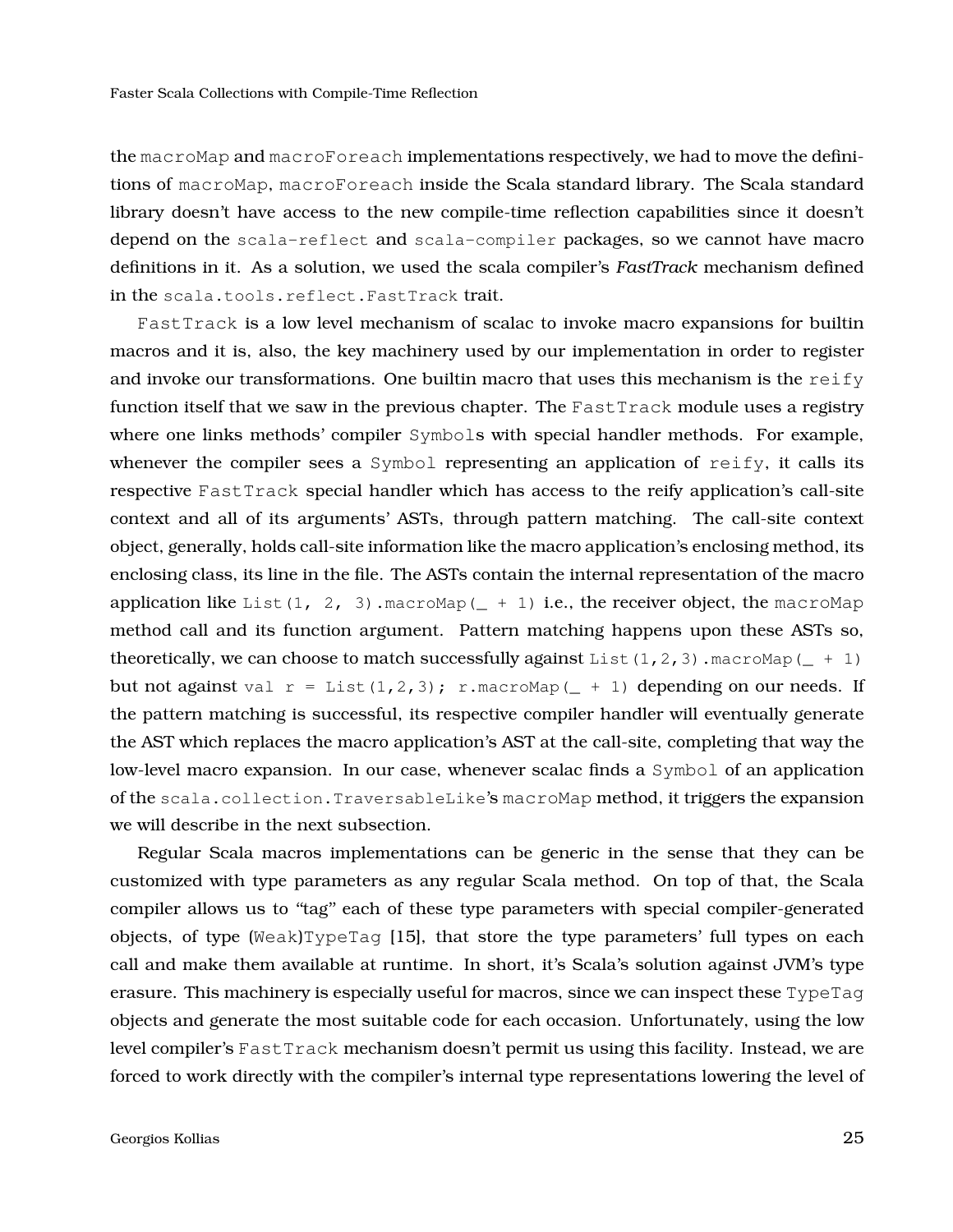abstraction we can work with.

FastTrack's special handler for the macroMap method, after doing some preprocessing on the pattern matched ASTs, will call the method that does the actual transformation and code generation.

#### <span id="page-25-0"></span>**3.2.3 Transformation Method Interface**

Firstly, let's see the transformation method's signature and what arguments it obtains from the handler. This method is defined in scala.tools.reflect.declosurify.Declosurify object

<sup>1</sup> **def** mapInfix[A, B](c0: Ctx)(f0: c0.Expr[A => B], inElemTpe: c0.Type, outElemTpe: c0.Type, inCollTpe: c0.Type, outCollTpe: c0.Type, bfTree: c0.Tree): c0.Tree

Despite its name, mapInfix can generate ASTs for both macroMap and macroForeach. It's a curried method parameterized on the received function's input (A) and return (B) types. In the first parameter list,  $\circ$  is a context object as we described it in subsection [3.2.2,](#page-23-0) giving us access to the macro application's call-site information. The most important field of  $\infty$ is the *prefix* which represents the receiver collection object of the macroMap application. We will call it simply prefix from now on. In the second parameter list,  $f_0$  represents the function's AST which is going to be applied to the prefix. Its type, Expr, wraps an AST and an internal type tag  $(\text{TypeTag})$  to provide access to the type of the tree. As we mentioned before, using Expr doesn't really help us working at that level of the compiler, since we cannot really exploit the  $(Weak)TypeTag's facilities.$  The next five arguments are:

- inElemTpe: the internal compiler type of prefix's elements
- outElemTpe: the internal compiler type of the elements of the collection our macroMap is going to return
- inCollTpe: the internal compiler type of the prefix
- outCollTpe: the internal compiler type of the collection our macroMap is going to return
- bfTree: the AST of the implicit scala.collection.generic.CanBuildFrom object that got inserted by the compiler at the macroMap call-site. This provides us with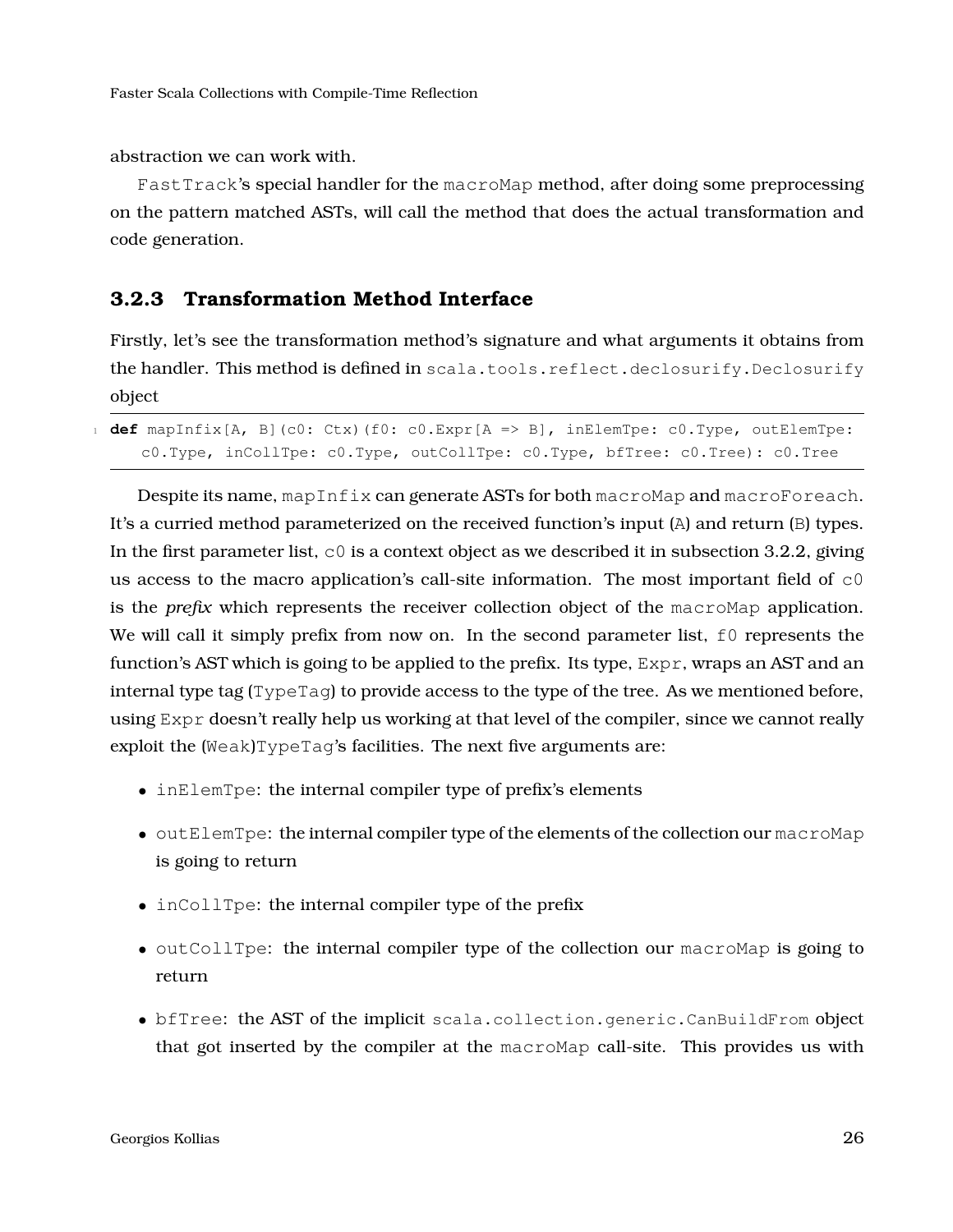an easy and accurate way to create the appropriate builder for the generated collection, taking full advantage of all the existing implicit CanBuildFrom objects that are declared in the standard library [\[12\]](#page-42-5) .

It's easy to observe that all of second parameter list types are prepended with the context object c0. This qualified notation realizes the notion of Scala's path-dependent types. For example, here we choose the  $Expr$  that is defined inside the  $c0$  object. Generally, if we have two different objects  $c0$  and  $c1$  of the same type which include an inner type MyType, e.g., through type member or inner class, then  $c0.$  MyType is a different type from  $c1.$  MyType in Scala. The same holds for the  $c0$ . Types that follow.

#### <span id="page-26-0"></span>**3.2.4 Transformation Requirements**

Now that we know what our transformation method can operate upon, we can examine the main points of the actual transformation. One of the first things  $FT$ -DECLOSURIFY checks is if the outCollTpe is Unit type. If it's Unit then it means the macro is applied only for its side-effects so it's a foreach call. Instead of relying on this heuristic, newer version of the Scala macros provide us with the exact name of the calling method.

After that, we check three conditions to ensure that a typical transformation can take place:

- the f0 AST is actually a function AST or a block whose last expression is a function, since, in Scala, the value of a block is the block's last expression.
- the f0 AST doesn't contain any return expressions.
- macro application is enclosed in a method. Currently, that limitation makes the transformation easier.

If any of the above points is not satisfied, then the mapInfix falls back to the default map/foreach implementation by generating an AST which calls the map/foreach method on the same prefix object:

```
1 def mkFallbackImpl: c.Tree = {
   2 val name: TermName = if (isForeach) "foreach" else "map"
3 val pre = c.prefix.tree
   4 val fallbacktree = Apply(Select(pre, name), f0.tree :: Nil)
5 fallbacktree
6 }
```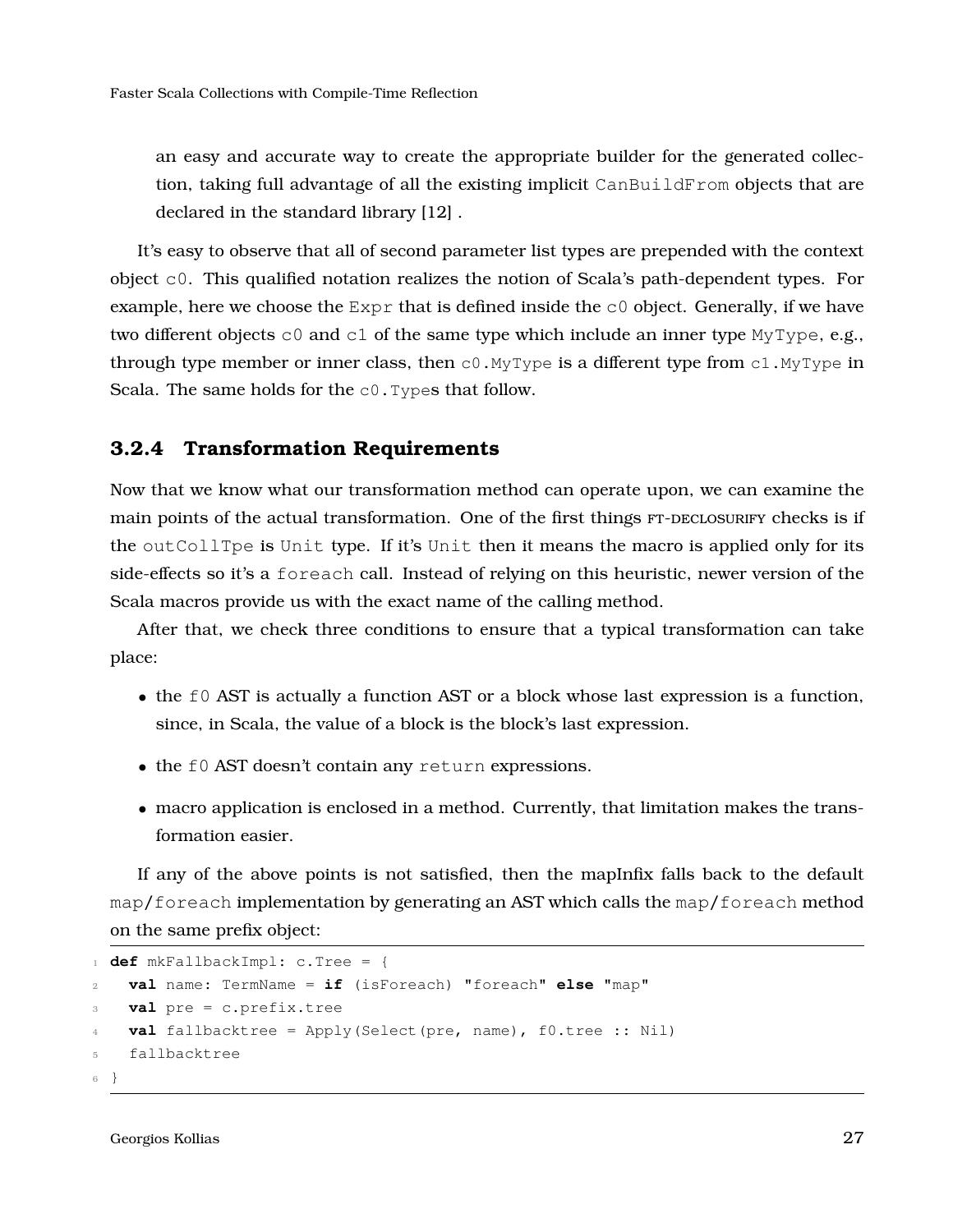The next important step is the transformation of the passed closure AST into a local free method AST:

```
1 def functionToLocalMethod(fnTree: Function): DefDef = {
2 val Function(fparams, fbody) = fnTree
3 val frestpe = fbody.tpe
4 val fsyms = fparams map (_.symbol)
5 val vparams = for (vd @ ValDef(mods, name, tpt, _) <- fparams) yield ValDef(
       mods, name, TypeTree(vd.symbol.typeSignature.normalize), EmptyTree)
6 val method = newLocalMethod(freshName("local"), vparams, frestpe)
7 val tree = DefDef(NoMods, freshName("local"), Nil, List(vparams), TypeTree(
       frestpe), c.resetAllAttrs(fbody.duplicate))
8
9 tree setSymbol method
10 c.resetAllAttrs(tree)
11 c.typeCheck(tree).asInstanceOf[DefDef]
12 }
```
For example, the passed closure  $x \Rightarrow x + 1$  would be transformed to:

```
def local1(x$1: Int): Int = x$1.+(1);
```
A closure like  $x \Rightarrow x + y$  where y is defined in the local scope would be transformed to something like:

```
1 def local1(x: Int): Int = x.+(TestMacroMapObject.this.y)
```
Also, a closure like { $prinlin("hi")$ ;  $x \Rightarrow x + 1$ } would be transformed to:

 $1$  println("hi");

```
def local1(x: Int): Int = x.+(1);
```
#### **3.2.5 Transformation Choice and Idiosyncrasies**

The transformation choice depends, primarily, upon the prefix's static type. Right now, there are three different transformation paths for different kinds of prefixes. We will check them in the following subsections, but all of them generate similar code with the original Scala map implementation, although they use more low-level constructs.

The reasons we need different implementations for different kinds of prefixes and target collections are:

• Each kind has different API, e.g., different supported methods.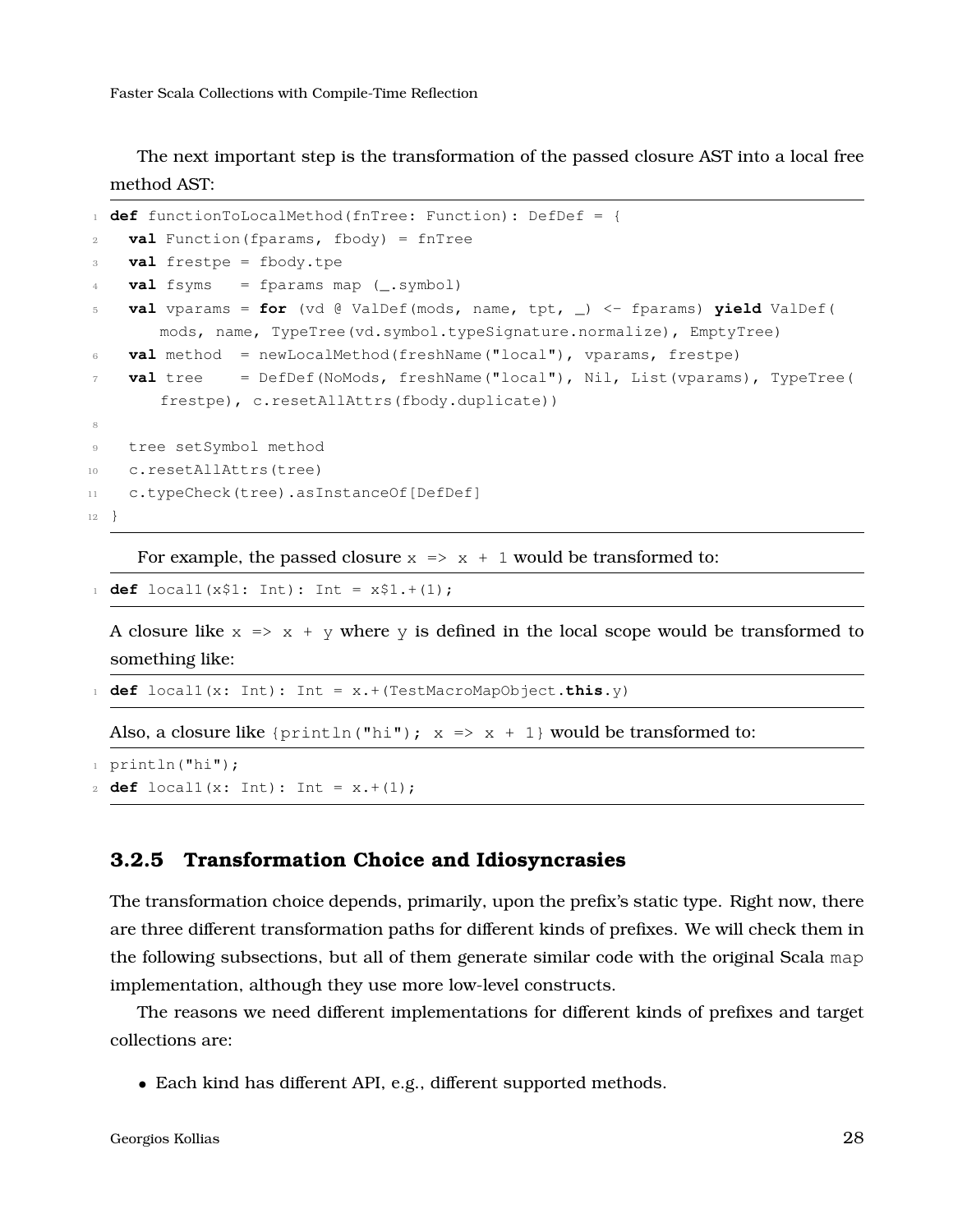• Different implementation logic is needed for each kind in order to produce faster code, by exploiting each kinds' specific characteristics since the same methods might take different time on different collections.

For example, trait Seq has two subtraits LinearSeq and IndexedSeq. These do not add any new operations, but each offers different performance characteristics: A linear sequence has efficient head and tail operations, whereas an indexed sequence has efficient apply, length, and (if mutable) update operations.

Also, we will see how important reifying and splicing operations are. The generated ASTs we splice inside the reify expression are constructed with one of these three ways depending on the occasion:

- we get them directly from the FastTrack's pattern matching.
- we get them by using the Symbol and Type APIs.
- we construct them manually.

Whatever AST is returned from the reify will eventually replace the macro application's AST in the first place.

Finally, we should also mention that in contrast to most of the other collections operations, a map operation can generate a collection that has the same type constructor as the prefix collection but possibly with a different element type, or even a entirely different collection type. As an example of the former case, if  $f$  is a function from  $String$  to  $Int$ , and  $xs$  is a List[String], then xs map f gives a List[Int]. Likewise, if ys is an Array[String], then ys map f gives a Array[Int]. As an example of the later case,

```
Map("a" \rightarrow 1, "b" \rightarrow 2) map { case (x, y) \Rightarrow y}
```
returns List(1, 2) of type scala.collection.immutable.Iterable[Int], which is different from the prefix's Map type. The upstream declosurify project could handle partially only the first case. FT-DECLOSURIFY can handle both of the cases successfully due to the introduction of the implicit CanBuildFrom object, making it a more general purpose transformation tool.

### <span id="page-28-0"></span>**3.2.6 Array, scala.collection.mutable.ArraysOps and scala.collection.mutable.IndexedSeq Transformation**

scala.Array and all collections that implement the scala.collection.mutable.ArrayOps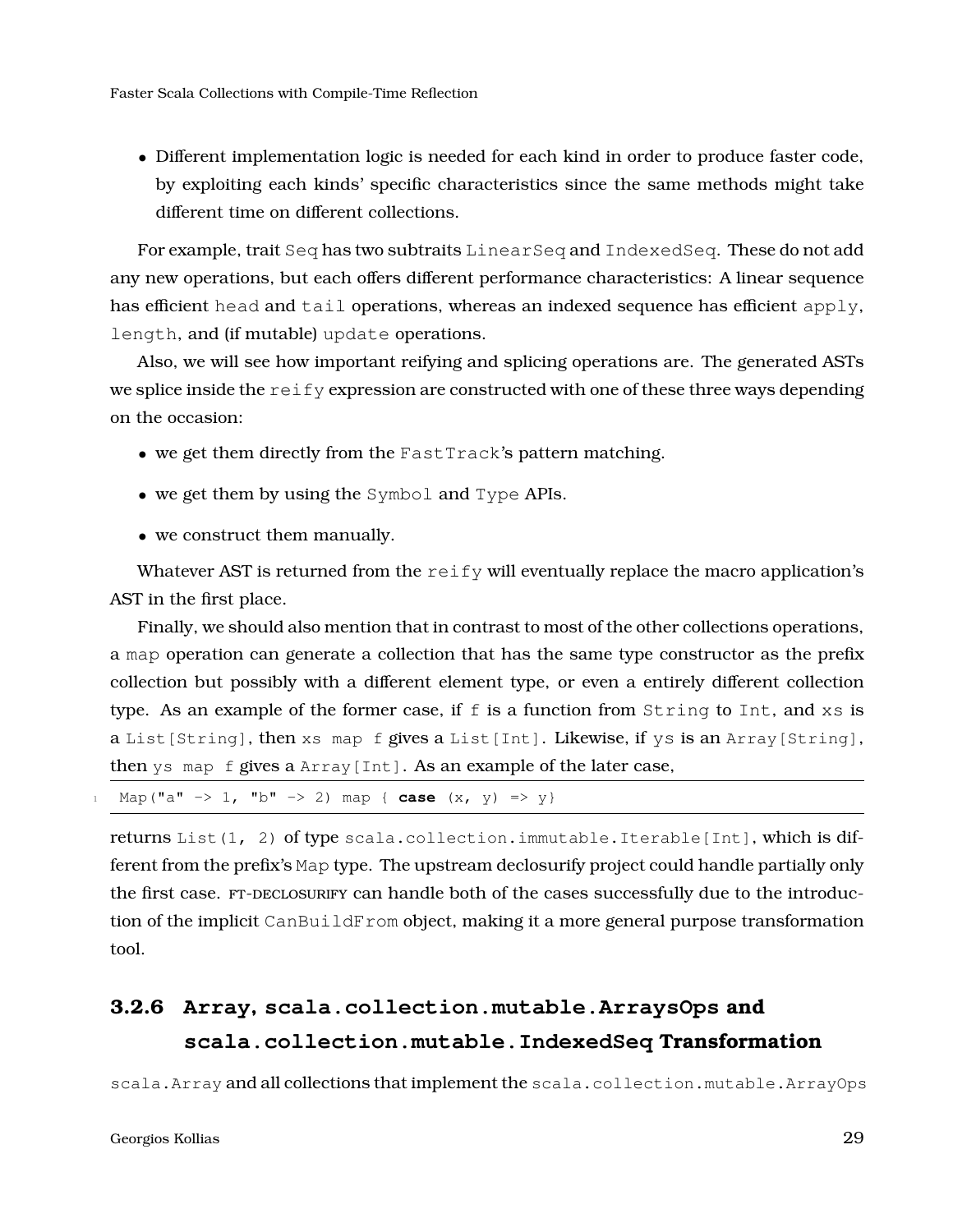```
1 def mkMutIndexed[Prefix](prefixTree: Tree): c.Tree = {
2 val prefix = c.Expr[Prefix](prefixTree)
3 val len = c.Expr[Int]('xs dot 'length) // might be array or indexedseq
val call = c.Expr[Unit] ((t'but dot' update) ('i, closure('xs('i))))5 def mkResult = c.Expr[Nothing](if (isForeach) mkUnit else 'buf)
6
7 val arrCons = Apply(Select(New(TypeTree(outCollTpe)), nme.CONSTRUCTOR), List
       (('xs dot 'length).lhs))
8 val builderVal = c.Expr[Prefix](arrCons)
9
10 reify {
11 closureDef.splice
12 val xs = prefix.splice
13 var buf = builderVal.splice
_{14} var \dot{1} = 015 while (i < len.splice) {
16 call.splice
17 i += 118 }
19 mkResult.splice
20 }.tree
21 }
```
#### Figure 3.4: Mutable indexed sequences transformation code

and scala.collection.mutable.IndexedSeq traits, like scala.collection.mutable. ArraySeq, scala.collection.mutable.StringBuilder, scala.collection.mutable. ArrayBuffer, share the same transformation, since all of them are *mutable indexed sequences*. The transformation code is in Figure [3.4.](#page-29-0)

As an example, any macroMap applications on Arrays like:

```
Array(1, 2, 3). macroMap(+1)
```
will expand to Figure [3.5'](#page-30-1)s code.

Exactly the same transformation applies for all the other collections that fall into this category. The reasons we chose this transformation path for this category are:

- only this category's collections accept a length in the constructor
- the length method here takes constant time
- the element selection through xs.apply(i) takes constant time
- the update method is supported, since all collections of this category are mutable, and takes constant time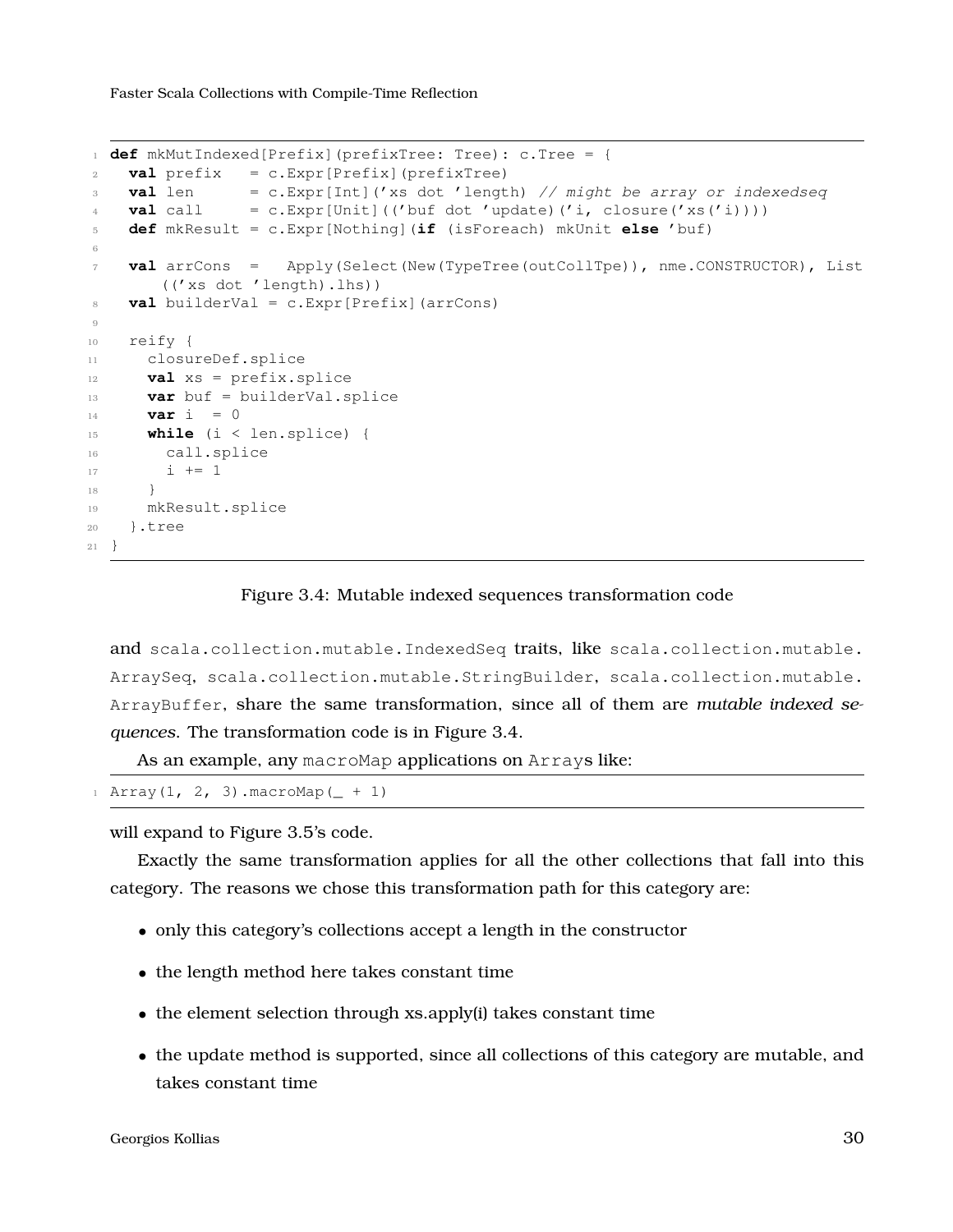```
1 {
2 def local1(x$1: Int): Int = x$1.+(1);
3 val xs: Array[Int] = scala.this.Predef.intArrayOps(scala.Array.apply(1,
4 scala.this.Predef.wrapIntArray(Array[Int]{2, 3}))).repr();
5 var buf: Array[Int] = new Array[Int](xs.length());
6 var i: Int = 0;
7 while(i.<(xs.length())){
8 buf.update(i, local1(xs.apply(i))); // buf(i) = (local1(r(i)));
9 i = i + (1)10 } ;
11 buf
12 }
```
Figure 3.5: Expanded Array(1, 2, 3). macroMap( $- + 1$ )

Also, all of this category's collections can only be mutated through the update method (the assignment operator) on a specific index, with one exception, the scala.collection. mutable.ArrayBuffer. ArrayBuffer supports mutating methods for appending/removing elements which could affect the semantics of macroMap in case we mutate the underlying collection in the function we pass in macroMap. Our transformation seems to behave in the same way as the default map method. For example both

```
buf map \{x \Rightarrow \text{buf } += x; x+1 \}
```
#### and

```
buf macroMap { x \Rightarrow buf += x; x+1 }
```
return ArrayBuffer(2, 3, 4). So, we assume the macroMap keeps the same semantics on the ArrayBuffer as the original map method.

In the next chapter will see how much faster this version is compared to the default map on Arrays and ArraySeqs.

#### <span id="page-30-0"></span>**3.2.7 scala.collection.LinearSeq Transformation**

This category includes scala.collection.{immutable.List, immutable.Stream, immutable. Oueue, immutable. Stack, mutable. MutableList, mutable. MutableList, mutable.LinkedList, mutable.DoubleLinkedList}. All of these collections are *linear*. For example, in this category's transformation we couldn't use the apply (for indexing) or the length method because both of them take linear time, instead of constant. The transformation is in Figure [3.6.](#page-31-1)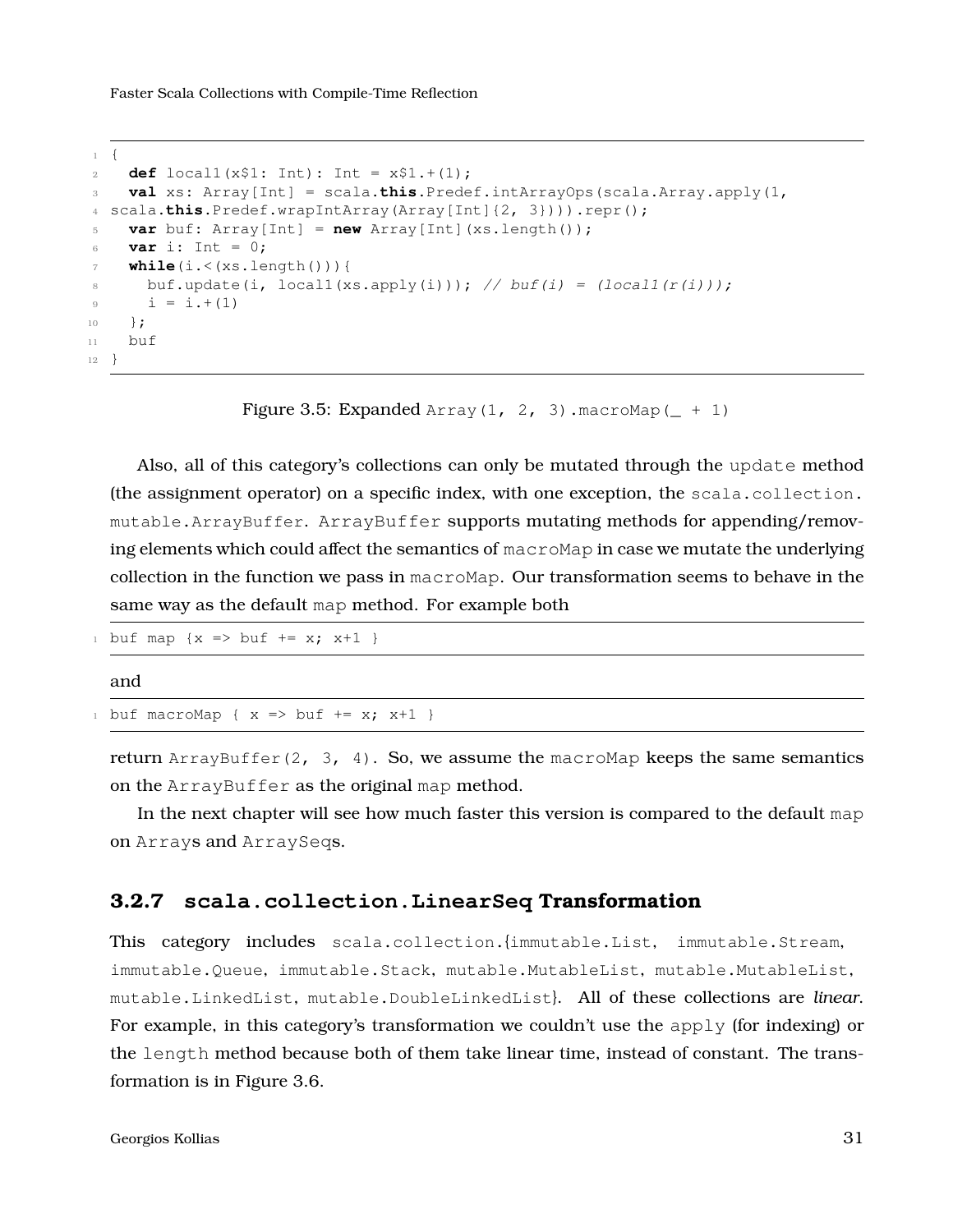```
1 def mkLinear(prefixTree: Tree): c.Tree = {
\nu val prefix = c.Expr[Lin[A]](prefixTree)
3 val call = mkCall('these dot 'head)
4
5 reify {
6 closureDef.splice
7 builderDef.splice
8 builderVal.splice
9 var these = prefix.splice
10 while (!these.isEmpty) {
11 call.splice
12 these = these.tail
13 }
14 mkResult.splice
15 }.tree
16 }
```
#### Figure 3.6: Linear sequences transformation code

As an example, any macroMap applications on scala.collection.immutable.List like:

```
1 List(1, 2, 3).macroMap(+1)
```
will be replaced from Figure's [3.7'](#page-32-0)s code.

This category uses this transformation because:

- isEmpty takes constant time
- head takes constant time
- tail takes constant time

<span id="page-31-0"></span>In the next chapter will see how much faster this version is compared to the default map on Lists.

#### **3.2.8 scala.collection.Traversable Transformation**

This category includes all collections that don't fit in any of the previous categories. Roughly, it includes all kinds of Sets, Maps, Buffers and immutable.IndexedSeqs. Obviously, since it includes such a broad range of collections we are allowed to use only methods that are supported from all the collections, meaning that we cannot use the length, apply, head, tail methods of the previous transformations. The transformation is in Figure [3.8.](#page-32-1)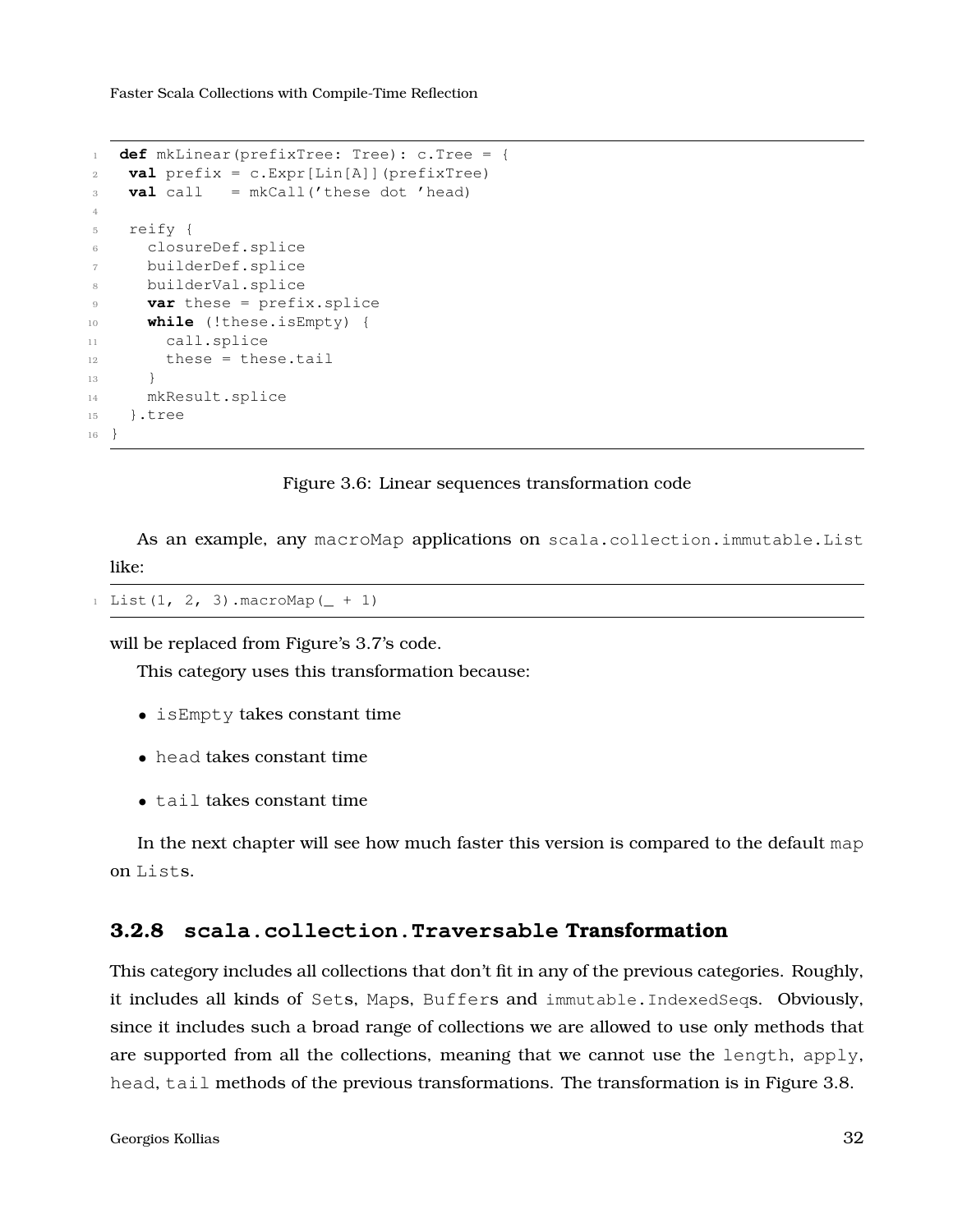```
1 {
private def local1(x$1: Int): Int = x$1.+(1);3 private def builder1: scala.collection.mutable.Builder[Int,List[Int]] = {
4 val b: scala.collection.mutable.Builder[Int,List[Int]] =
5 immutable.this.List.canBuildFrom[Int].apply();
6 b.sizeHint(immutable.this.List.apply[Int](1, 2, 3));
7 b
8 } ;
9 val buf = builder1();
10 var these = immutable.this.List.apply[Int](1, 2, 3);
11 while(!these.isEmpty){
12 buf.+=(local1(these.head));
13 these = these.tail
14 } ;
15 buf.result
16 }
```

```
Figure 3.7: Expanded List (1, 2, 3). macroMap ( + 1)
```

```
1 def mkTraversable(prefixTree: Tree): c.Tree = {
2 val prefix = c.Expr[Traversable[A]](prefixTree)
3 val call = mkCall('it dot 'next)4
5 reify {
6 closureDef.splice
7 builderDef.splice
8 builderVal.splice
9 val it = prefix.splice.toIterator
10 while (it.hasNext)
11 call.splice
12
13 mkResult.splice
14 }.tree
15 }
```
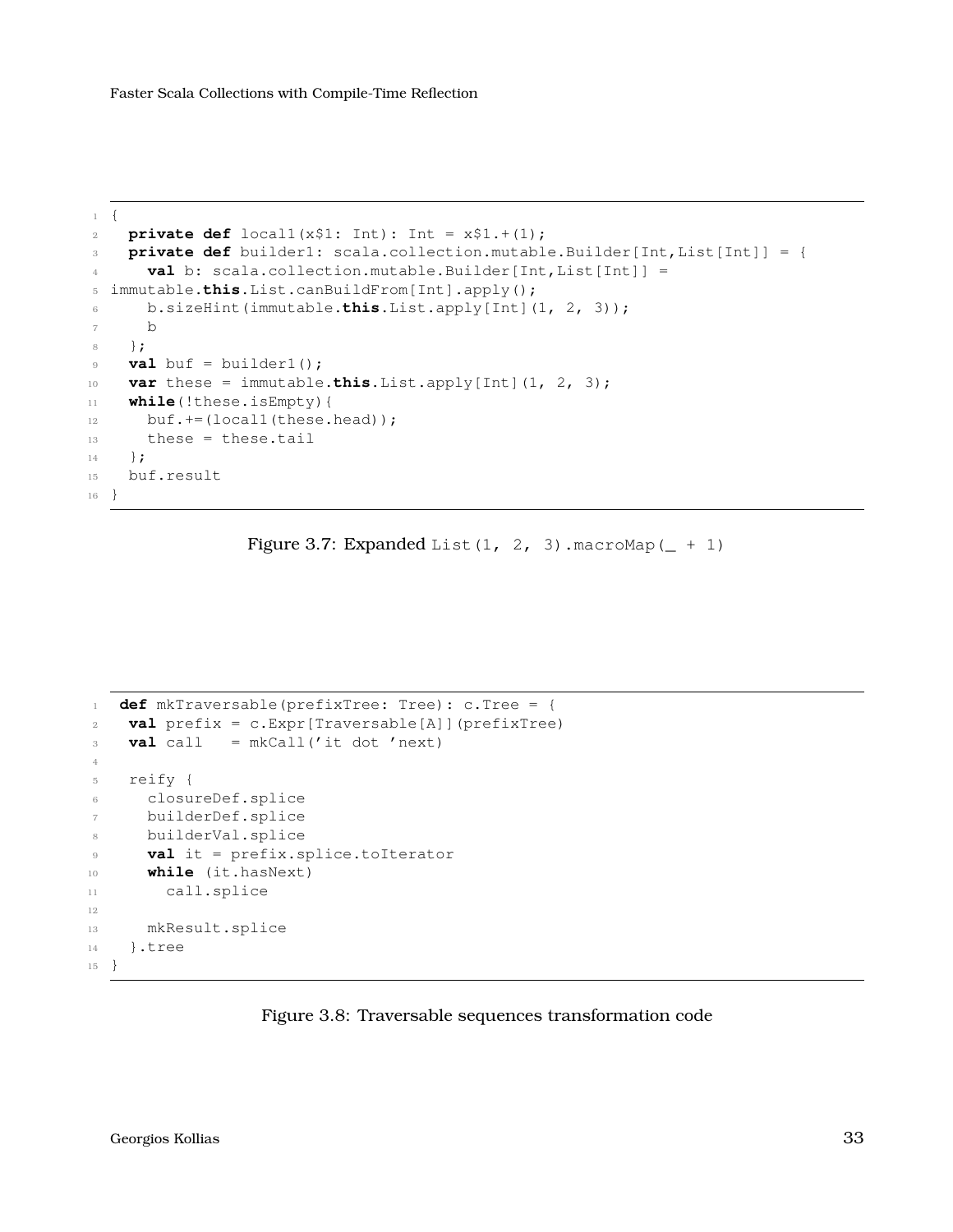```
1 {
private def local1(x$1: Int): Int = x$1.*(1);3 private def builder1:
4 scala.collection.mutable.Builder[Int,scala.collection.immutable.Set[Int]] = {
5 val b:
6 scala.collection.mutable.Builder[Int,scala.collection.immutable.Set[Int]] =
7 immutable.this.Set.canBuildFrom[Int].apply();
8 b.sizeHint(r);
9 b
10 } ;
11 val buf = builder1();
12 val it = r.toIterator;
13 while(it.hasNext){
14 buf.+=(locall(it.next));
15 };
16 buf.result
17 }
```
Figure 3.9: Expanded Set(1, 2, 3). macroMap( $+1$ )

As an example, any macroMap applications on scala.collection.immutable.Set like:

```
1 Set(1, 2, 3). macroMap(+1)
```
will expand to Figure [3.9'](#page-33-0)s code.

Here, we use the toIterator method to generate a prefix's iterator object. All collections have an toIterator method since all of them implement the scala.collection. Iterable trait. Each collection implements it using its scala.collection.Traversable's foreach method, which is implemented according to each collection's special characteristics in order to be more efficient.

For the collections that implement the immutable.IndexedSeq trait, like Vector, we could have used a modified version of the mutable indexed sequences transformation where we would use a builder object to build the target collection, since we cannot mutate it in place. Interestingly, our experiments showed us that solution was slower than the current one.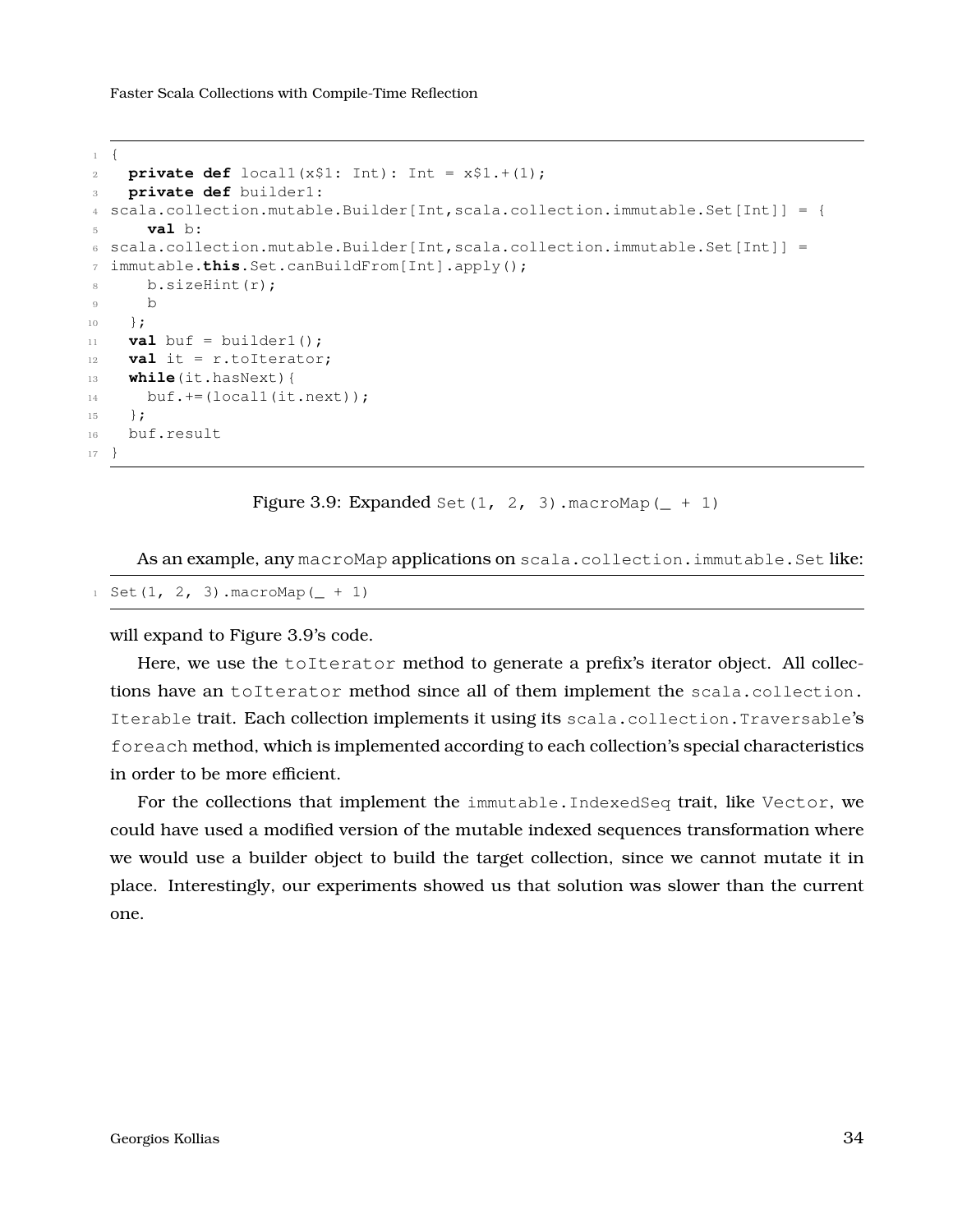## **Chapter 4**

## **Experimental Results**

<span id="page-34-0"></span>In this chapter we will benchmark all the categories we explored in the previous chapter against their default Scala counterparts. We choose a few representative collections for each category in order to see how the different transformation strategies and the different collections characteristics affect the speedups.

### <span id="page-34-1"></span>**4.1 Setup**

We used the ScalaMeter [\[17\]](#page-42-6) microbenchmarking and performance regression testing framework for the JVM platform. We use the same benchmark template for all the different categories. In short, each benchmark compares the macroMap's speed against map's speed on different sizes of the same collection applying the same closure, the successor function.

The benchmarks run on a Linux 64-bit machine with an Intel Core i7-2720QM 8-core CPU and 8GB RAM.

In order to make the benchmarking process more stable, reproducible and reliable we have tweaked the benchmark template with the following parameters:

- each measurement of map/macroMap on a specific collection size is run 25 times successively
- the 25 measurements are divided on 5 separate JVM instances
- every 2 measurements the current collection is re-instantiated
- every 2 measurements a full GC cycle is forced

### <span id="page-34-2"></span>**4.2 Evaluation**

In Figure [4.1](#page-35-0) we see the benchmark results for scala.collection.mutable.ArraySeq and Array, as representatives of the mutable indexed sequences category, i.e., subtypes of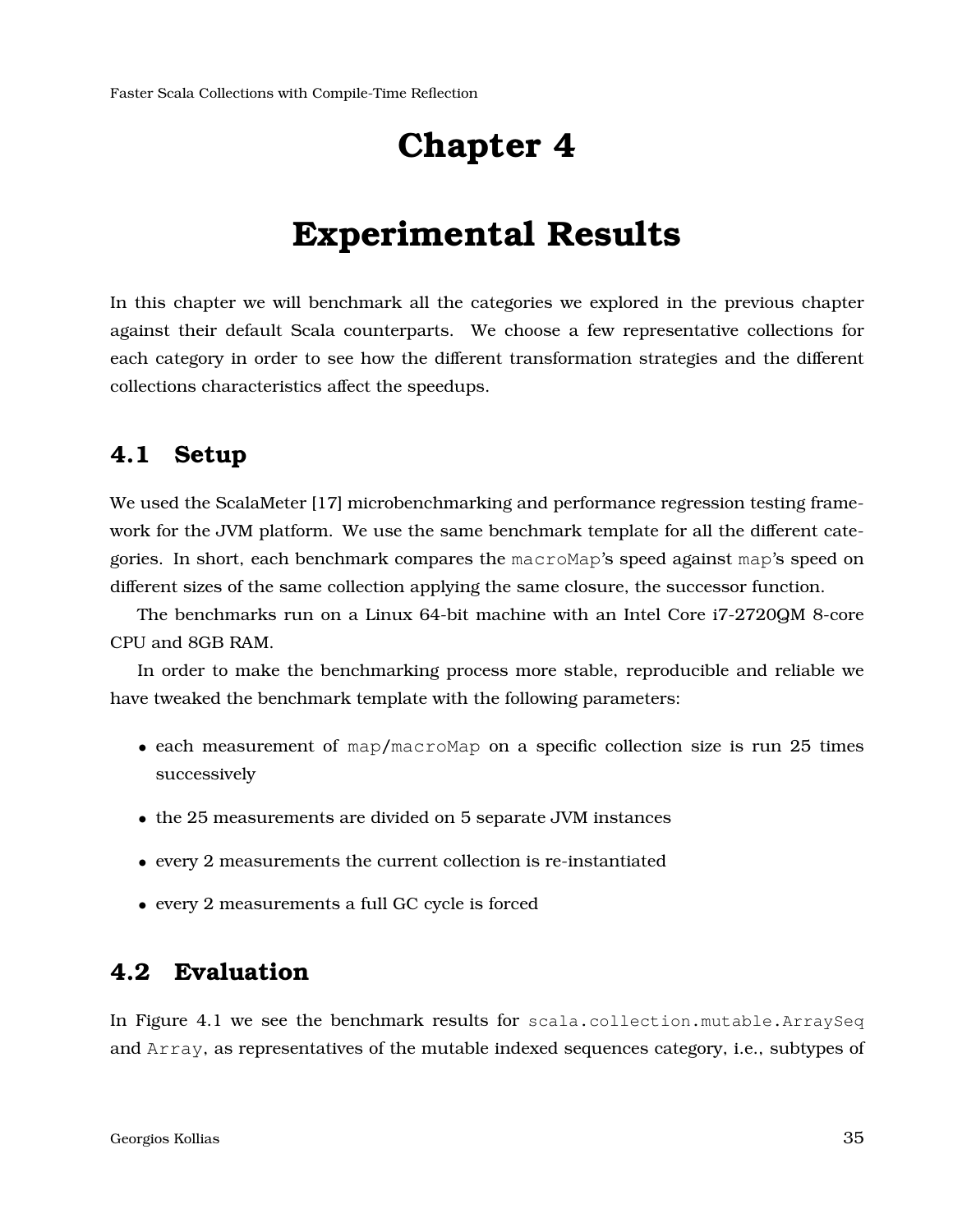<span id="page-35-0"></span>

#### (a) mutable.ArraySeq benchmark (b) Array benchmark



Figure 4.1: Benchmarks of mutable indexed sequences representatives

scala.collection.mutable.IndexedSeq and Array, where we achieve average speedups of 55% and 88%, respectively.

The speedup on Array is impressive and the highest one among all the other benchmarked collections. In this series of benchmarks, all collections hold integers and the supplied closure returns an integer too (the successor integer). The Scala language has only one integer type, scala.Int, which is similar to Java's boxed java.lang.Integer. scalac tries to use Java's respective primitive types under the hood, whenever possible, for optimization reasons. More specifically, after scalac's erasure phase, a scala.Int will become either a int or a java.lang.Integer. For example, in our benchmarks, the closure function will become a local method like:

```
def \text{local1$1(x$1: int): int = x$1+(1);}
```
This method deals solely with Java's primitive integers under the hood. On the other hand, operations on ArraySeq, List and most of the collections except Array, deal with java.lang.Integer. So, for example, in an ArraySeq transformation the target collection is constructed like this:

```
1 buf.update(i, scala.Int.box(local1$1(scala.Int.unbox(xs.apply(i))
```
while on Arrays we have:

```
buf.update(i, local1$1(xs.apply(i)))
```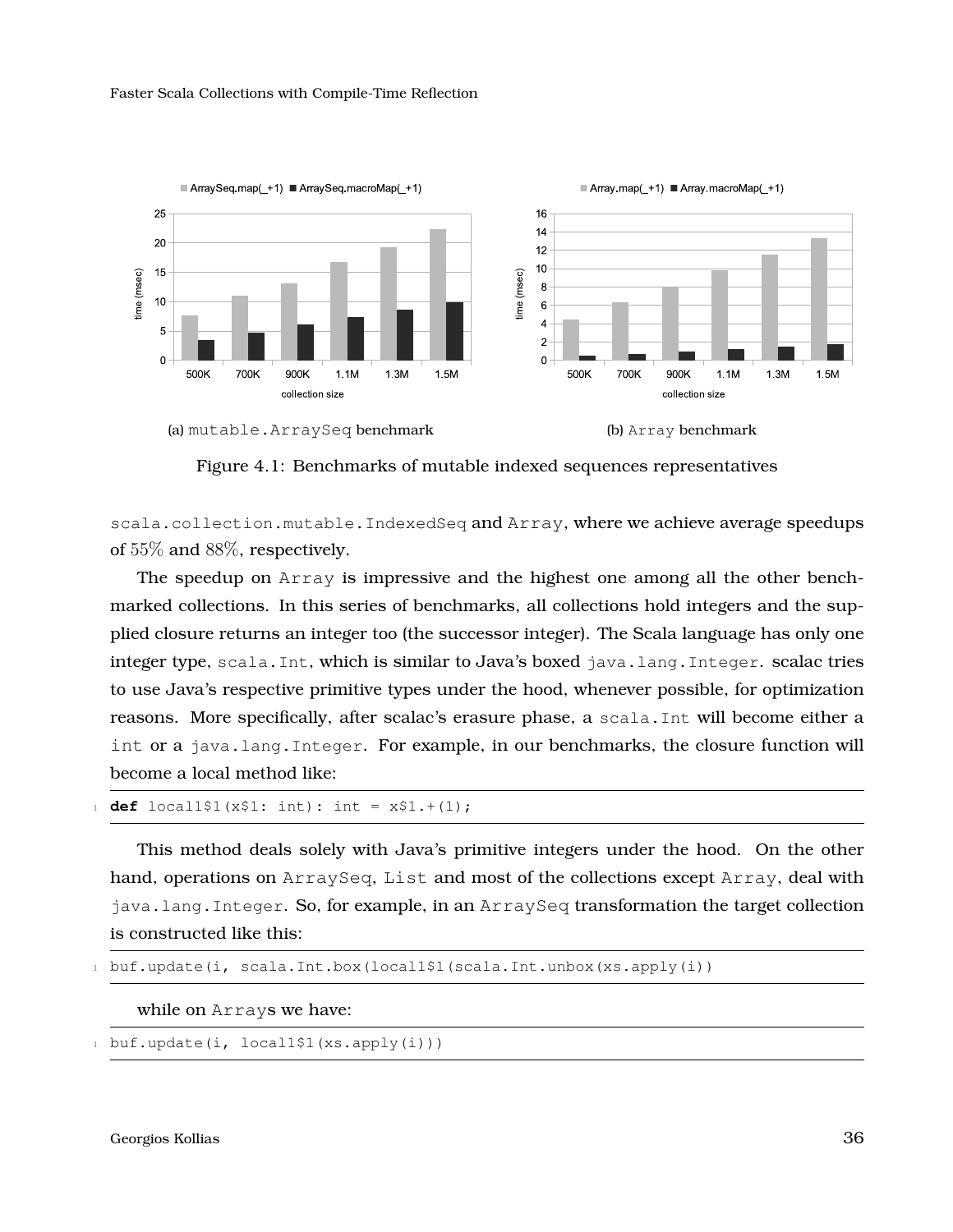<span id="page-36-0"></span>

Figure 4.2: List benchmark

This is due the way Arrays are constructed. In particular, when we ask for an Array[scala.Int] in Scala, the compiler inspects it and creates an Array[int] automatically and, as a consequence, all of its methods operate upon primitive integers. We can see that avoiding the boxing/unboxing operations can give us a huge performance boost. For that reason, Scala already provides the @specialized annotation for creating specialized classes/collections and, more generally, specialization is a hot research topic in the Scala community [\[7,](#page-41-6) [24\]](#page-43-0).

In Figure [4.2](#page-36-0) we see the benchmark results for scala.collection.immutable.List, representative of the linear sequences category, i.e., subtypes of scala.collection. LinearSeq, where we achieve an average speedup of  $28\%$ .

In Figure [4.3,](#page-37-0) we see the benchmark results for scala.collection.immutable.Set and scala.collection.immutable.Vector, representatives of the general category of traversables, i.e., subtypes of Traversable, where we achieve average speedups of  $5\%$ and 25%, respectively.

Finally, Table [4.1](#page-37-1) includes all benchmarks' exact times and their associated speedups.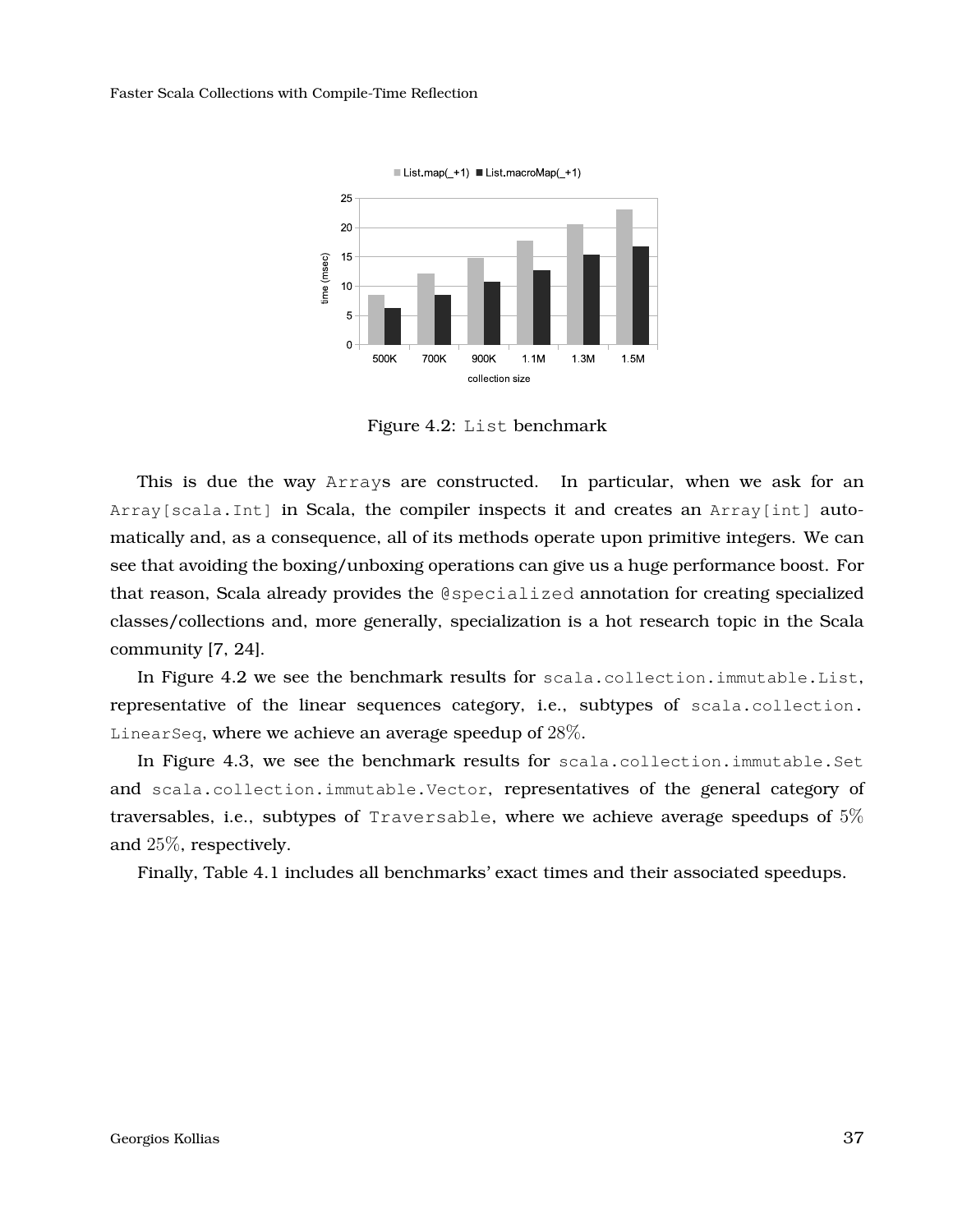<span id="page-37-0"></span>





(a) immutable.Set benchmark (b) immutable.Vector benchmark

|  | Figure 4.3: Benchmarks of Traversable representatives |  |  |
|--|-------------------------------------------------------|--|--|
|--|-------------------------------------------------------|--|--|

<span id="page-37-1"></span>

|                                | <b>Collection Sizes</b> |          |           |           |         |           |           |         |
|--------------------------------|-------------------------|----------|-----------|-----------|---------|-----------|-----------|---------|
| <b>Transformation Category</b> | Collection              | Method   | 500K      | 700K      | 900K    | 1.1M      | 1.3M      | 1.5M    |
|                                |                         | map      | 07.63     | 11.02     | 13.06   | 16.71     | 19.28     | 22.42   |
|                                | ArraySeq                | macroMap | 03.46     | 04.75     | 06.06   | 07.42     | 08.67     | 09.92   |
| Mutable Indexed Seq.           |                         | speedup  | 54.65%    | 56.89%    | 53.59%  | 55.59%    | 55.03%    | 55.75%  |
|                                | Array                   | map      | 04.46     | 06.30     | 08.08   | 09.79     | 11.55     | 13.34   |
|                                |                         | macroMap | 00.56     | 00.71     | 00.96   | 01.21     | 01.47     | 01.74   |
|                                |                         | speedup  | 87.44\%   | 88.73%    | 88.11\% | 87.64\%   | 87.27\%   | 86.95%  |
|                                | List                    | map      | 08.49     | 12.17     | 14.76   | 17.83     | 20.58     | 23.08   |
| Linear Seq.                    |                         | macroMap | 06.26     | 08.49     | 10.80   | 12.77     | 15.41     | 16.79   |
|                                |                         | speedup  | 26.27\%   | 30.24\%   | 26.83%  | 28.37\%   | 25.12\%   | 27.25%  |
|                                | Set                     | map      | 225.10    | 428.75    | 552.36  | 783.19    | 1021.15   | 1256.04 |
|                                |                         | macroMap | 221.50    | 404.77    | 517.20  | 780.34    | 980.57    | 1196.13 |
| Traversable                    |                         | speedup  | $01.60\%$ | $05.60\%$ | 06.37\% | $00.36\%$ | $03.40\%$ | 04.77%  |
|                                | Vector                  | map      | 07.80     | 09.82     | 12.20   | 14.64     | 16.93     | 19.06   |
|                                |                         | macroMap | 04.35     | 06.97     | 09.13   | 11.80     | 13.05     | 15.43   |
|                                |                         | speedup  | 44.23\%   | 29.02\%   | 25.16\% | 19.39\%   | 22.92\%   | 19.05\% |

Table 4.1: Collections Benchmarks and Speedups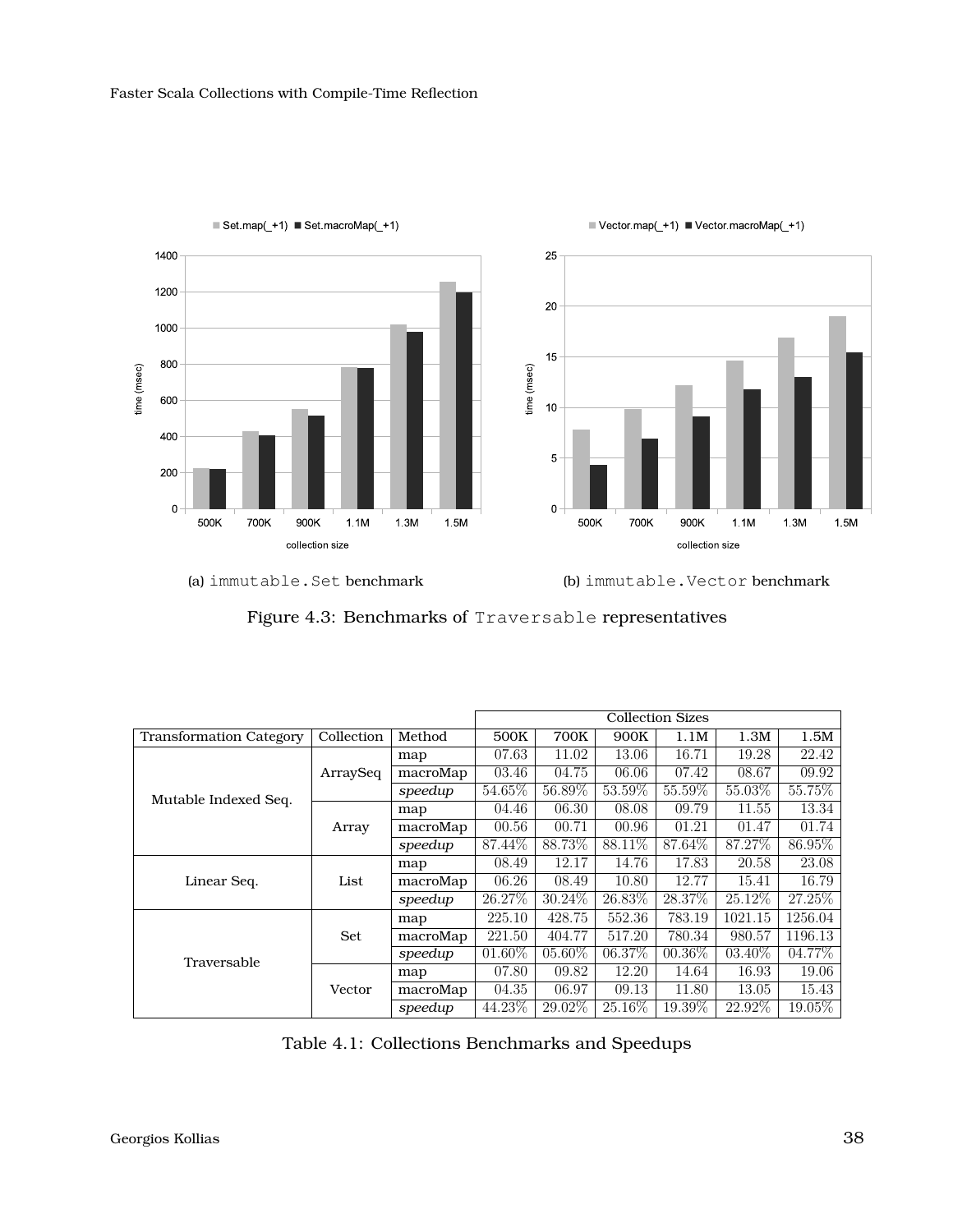## **Chapter 5**

## **Related Work**

<span id="page-38-0"></span>As discussed earlier, Scala's performance issue-s-, due to the semantic gap between highlevel abstractions and the runtime model of the JVM, are not new, so a lot of research is taking place in order to improve its performance. Dragos' PhD thesis [\[7\]](#page-41-6) was dedicated to the Scala compiler's optimizations and specialization. More related to our work was [\[6\]](#page-41-7), where he applied a series of more aggressive optimizations of higher-order functions in the scalac, through decompilation of library code combined with inlining, dead code elimination, and copy propagation.

More recently, and in parallel with the new Scala compile-time code generation facilities we saw in this work, a new dynamic code generation approach has emerged, called *Lightweight Modular Staging* (LMS) [\[18,](#page-42-7) [20\]](#page-42-8). This framework provides a library of core components for building high performance code generators and embedded compilers in Scala, enabling the creation of new DSLs/optimizations that improve the performance of Scala and its libraries [\[13,](#page-42-9) [2,](#page-41-8) [23,](#page-42-10) [19\]](#page-42-11).

Another interesting technique for collections performance improvement, which has been applied to Haskell's reference compiler, the Glasgow Haskell Compiler (GHC), is *Stream Fusion* [\[5,](#page-41-9) [10\]](#page-41-10). It would be interesting to see how it applies in Scala's case too.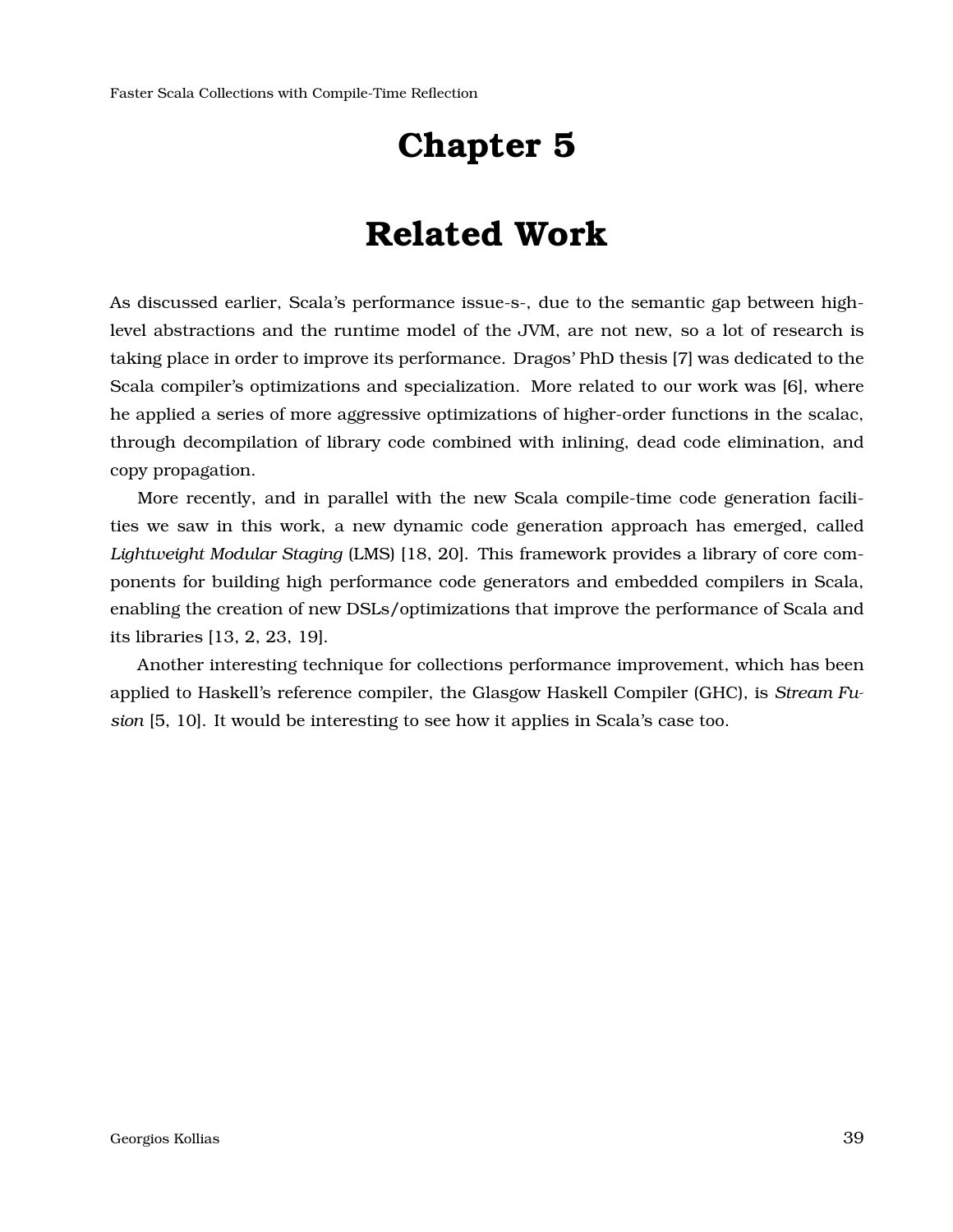# **Chapter 6**

# **Conclusions**

<span id="page-39-0"></span>By using the Scala 2.10 compile-time reflection APIs we were able to add the macroMap/macroForeach methods to the Scala standard library and make them about  $40\%$  faster than the default map/foreach methods, on average. That performance improvement is, in part, due to our choice to trade off the implicitly and programmatically duplicated code at the call site for the reduction of the megamorphic virtual calls, in this way alleviating one part of The Problem.

Even if the macroMap/macroForeach iterators aren't particularly big or complex, this trade off's code duplication can blow out the CPU's instruction cache in programs which use these methods heavily, negatively affecting performance. Also, applying these transformations statically and eagerly at compile-time leads us to a few more problems:

- We cannot override a collection's macroMap/macroForeach methods, in this way violating the Liskov's Substitution Principle [\[9\]](#page-41-11).
- In code like Traversable[Int]  $tr = List(1,2,3)$ ;  $tr.macromap(-1)$ , macroMap will expand according to tr's static type, so it won't expand to the most performant alternative.

We intend to continue improving our implementation and looking for new ways to improve Scala's performance in general.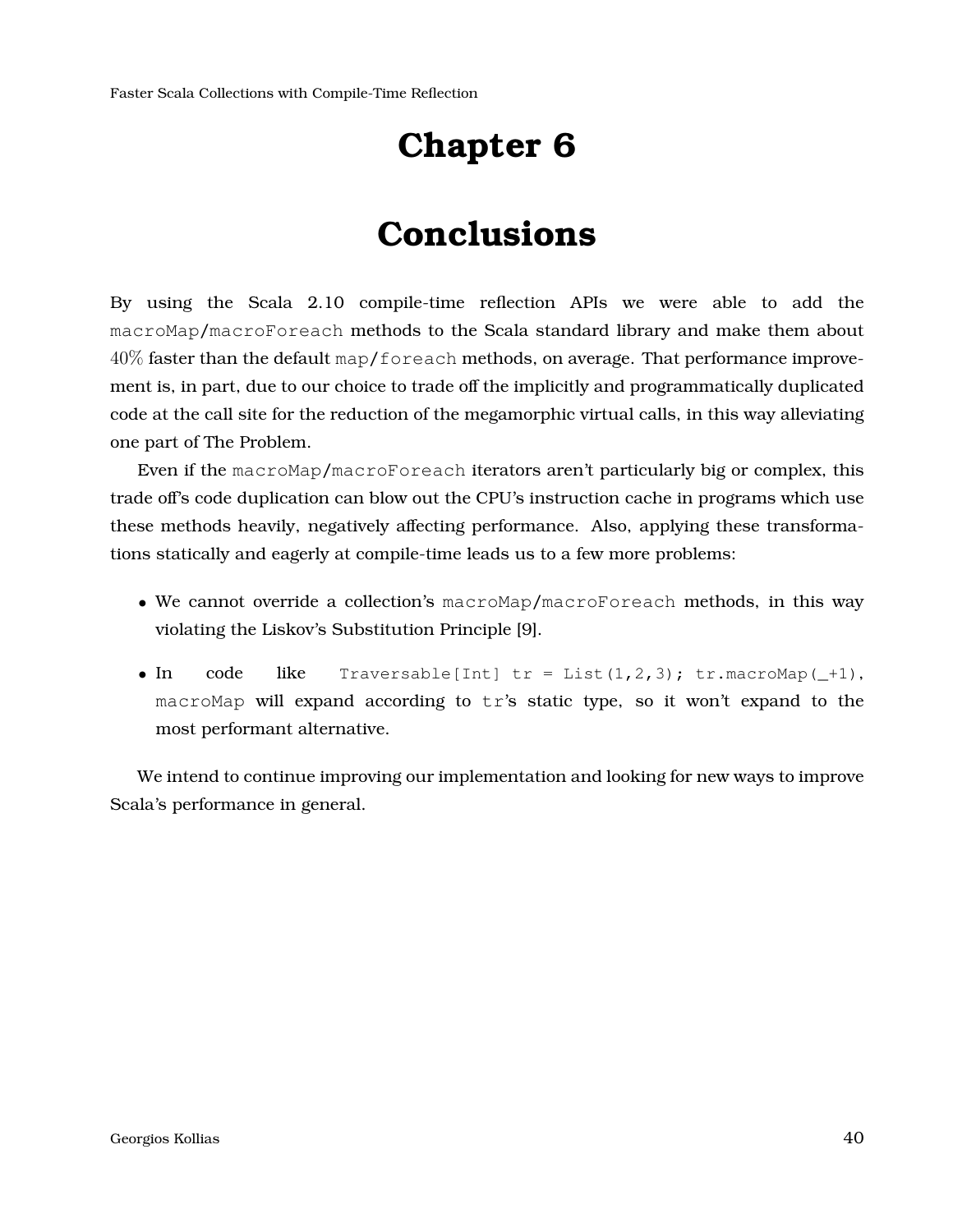# <span id="page-40-0"></span>**Acronyms and Abbreviations**

| Abbreviation | <b>Full Name</b>            |
|--------------|-----------------------------|
| AST          | <b>Abstract Syntax Tree</b> |
| JVM.         | Java Virtual Machine        |
| LMS          | Lightweight Modular Staging |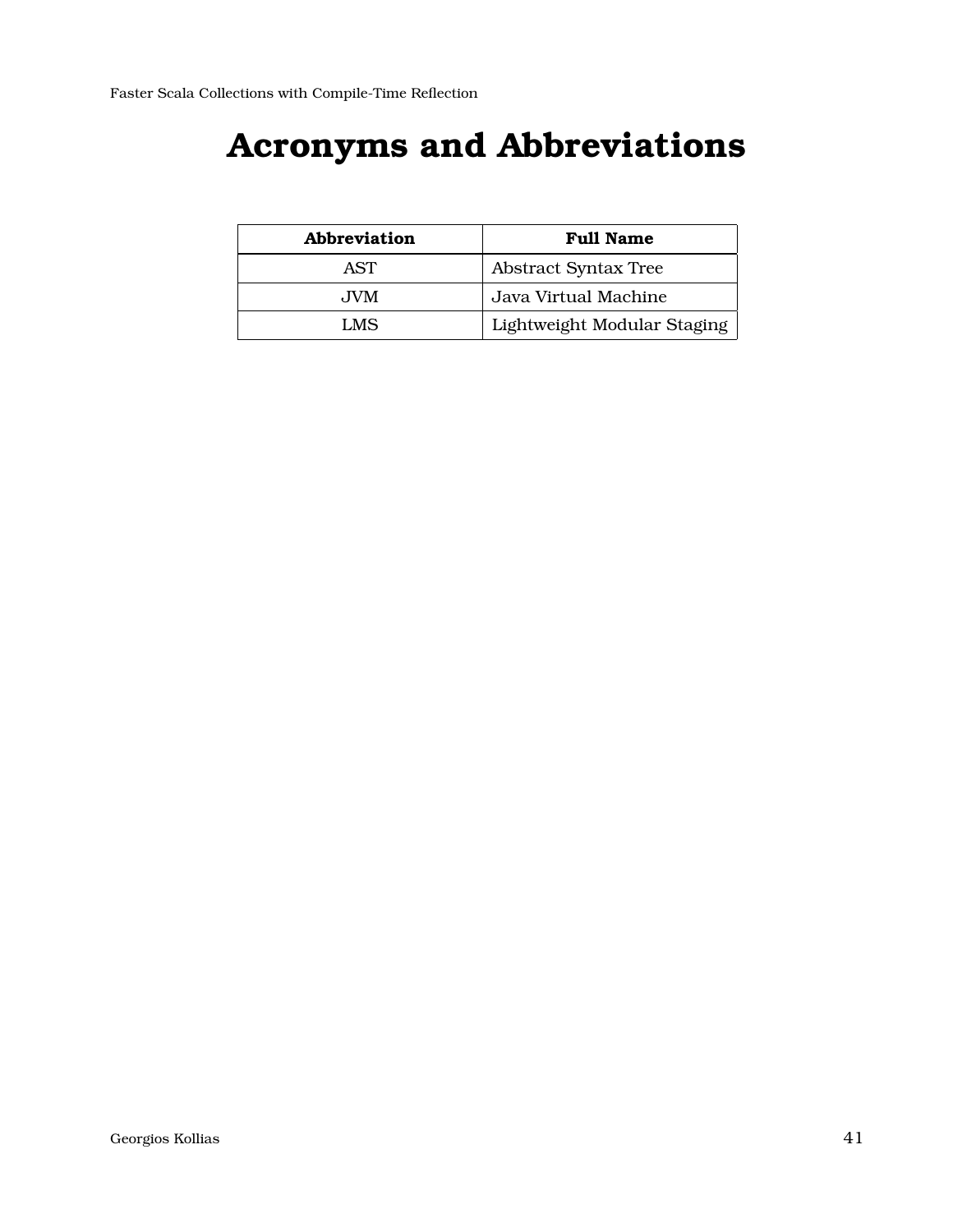# **References**

- <span id="page-41-2"></span><span id="page-41-0"></span>[1] Alex Blewitt. Yammer Moving from Scala to Java. [http://www.infoq.com/news/](http://www.infoq.com/news/2011/11/yammer-scala) [2011/11/yammer-scala](http://www.infoq.com/news/2011/11/yammer-scala), November 2011.
- <span id="page-41-8"></span>[2] Kevin J Brown, Arvind K Sujeeth, Hyouk Joong Lee, Tiark Rompf, Hassan Chafi, Martin Odersky, and Kunle Olukotun. A heterogeneous parallel framework for domain-specific languages. In *Parallel Architectures and Compilation Techniques (PACT), 2011 International Conference on*, pages 89–100. IEEE, 2011.
- <span id="page-41-4"></span>[3] Eugene Burmako and Martin Odersky. Scala Macros, a Technical Report. In *Third International Valentin Turchin Workshop on Metacomputation*, page 23, 2012.
- <span id="page-41-1"></span>[4] Cliff Click. Fixing The Inlining "Problem". [http://www.azulsystems.com/blog/](http://www.azulsystems.com/blog/cliff/2011-04-04-fixing-the-inlining-problem) [cliff/2011-04-04-fixing-the-inlining-problem](http://www.azulsystems.com/blog/cliff/2011-04-04-fixing-the-inlining-problem), April 2011.
- <span id="page-41-9"></span>[5] Duncan Coutts, Roman Leshchinskiy, and Don Stewart. Stream fusion: From lists to streams to nothing at all. In *ACM SIGPLAN Notices*, volume 42, pages 315–326. ACM, 2007.
- <span id="page-41-7"></span>[6] Iulian Dragos. Optimizing Higher-Order Functions in Scala. In *Third International Workshop on Implementation Compilation Optimization of ObjectOriented Languages Programs and Systems*, volume 32, 2008.
- <span id="page-41-6"></span>[7] Iulian Dragos. *Compiling Scala for performance*. PhD thesis, ECOLE POLYTECHNIQUE ´ FÉDÉRALE DE LAUSANNE, 2010.
- <span id="page-41-5"></span>[8] Eugene Kohlbecker, Daniel P Friedman, Matthias Felleisen, and Bruce Duba. Hygienic macro expansion. In *Proceedings of the 1986 ACM conference on LISP and functional programming*, pages 151–161. ACM, 1986.
- <span id="page-41-11"></span>[9] Barbara H Liskov and Jeannette M Wing. A behavioral notion of subtyping. *ACM Transactions on Programming Languages and Systems (TOPLAS)*, 16(6):1811–1841, 1994.
- <span id="page-41-10"></span>[10] Geoffrey Mainland, Roman Leshchinskiy, Simon Peyton Jones, and Simon Marlow. Haskell Beats C Using Generalized Stream Fusion. Under submission.
- <span id="page-41-3"></span>[11] Heather Miller, Eugene Burmako, and Philipp Haller. Reflection. [http://docs.](http://docs.scala-lang.org/overviews/reflection/overview.html) [scala-lang.org/overviews/reflection/overview.html](http://docs.scala-lang.org/overviews/reflection/overview.html).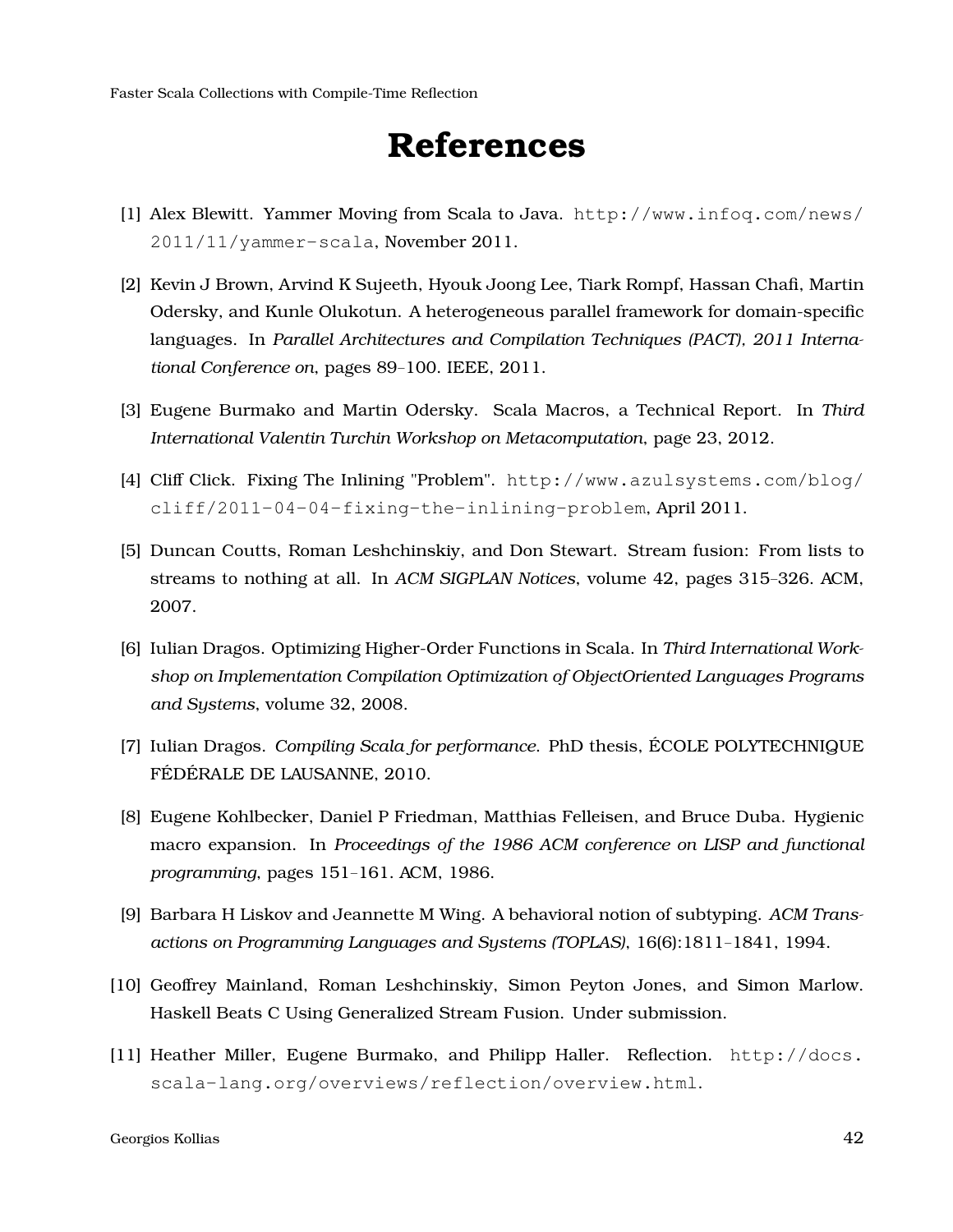- <span id="page-42-5"></span>[12] Adriaan Moors. *Type Constructor Polymorphism for Scala: Theory and Practice*. PhD thesis, PhD thesis, Katholieke Universiteit Leuven, 2009.
- <span id="page-42-9"></span>[13] Adriaan Moors, Tiark Rompf, Philipp Haller, and Martin Odersky. Scala-virtualized. In *Proceedings of the ACM SIGPLAN 2012 workshop on Partial evaluation and program manipulation*, pages 117–120. ACM, 2012.
- <span id="page-42-1"></span>[14] Martin Odersky, Lex Spoon, and Bill Venners. *Programming in Scala*. Artima Press, 2nd edition, 2010.
- <span id="page-42-4"></span>[15] Bruno C.d.S. Oliveira, Adriaan Moors, and Martin Odersky. Type classes as objects and implicits. *SIGPLAN Not.*, 45(10):341–360, October 2010.
- <span id="page-42-0"></span>[16] Paul Phillips. Declosurify. <https://github.com/paulp/declosurify>.
- <span id="page-42-6"></span>[17] Aleksandar Prokopec. Scalameter. <http://axel22.github.io/scalameter/>.
- <span id="page-42-7"></span>[18] Tiark Rompf and Martin Odersky. Lightweight modular staging: a pragmatic approach to runtime code generation and compiled DSLs. In *ACM SIGPLAN Notices*, volume 46, pages 127–136. ACM, 2010.
- <span id="page-42-11"></span>[19] Tiark Rompf, Arvind K Sujeeth, Nada Amin, Kevin J Brown, Vojin Jovanovic, HyoukJoong Lee, Manohar Jonnalagedda, Kunle Olukotun, and Martin Odersky. Optimizing data structures in high-level programs: New directions for extensible compilers based on staging. In *Proceedings of the 40th annual ACM SIGPLAN-SIGACT symposium on Principles of programming languages*, pages 497–510. ACM, 2013.
- <span id="page-42-8"></span>[20] Tiark Rompf, Arvind K Sujeeth, HyoukJoong Lee, Kevin J Brown, Hassan Chafi, Martin Odersky, and Kunle Olukotun. Building-blocks for performance oriented DSLs. *arXiv preprint arXiv:1109.0778*, 2011.
- <span id="page-42-2"></span>[21] Tim Sheard and Simon Peyton Jones. Template meta-programming for Haskell. *SIGPLAN Not.*, 37(12):60–75, December 2002.
- <span id="page-42-3"></span>[22] Kamil Skalski. Syntax-extending and type-reflecting macros in an object-oriented language. Master's thesis, University of Wrocław, 2005.
- <span id="page-42-10"></span>[23] Vlad Ureche, Tiark Rompf, Arvind Sujeeth, Hassan Chafi, and Martin Odersky. Stagedsac: A case study in performance-oriented dsl development. In *Proceedings of the ACM*